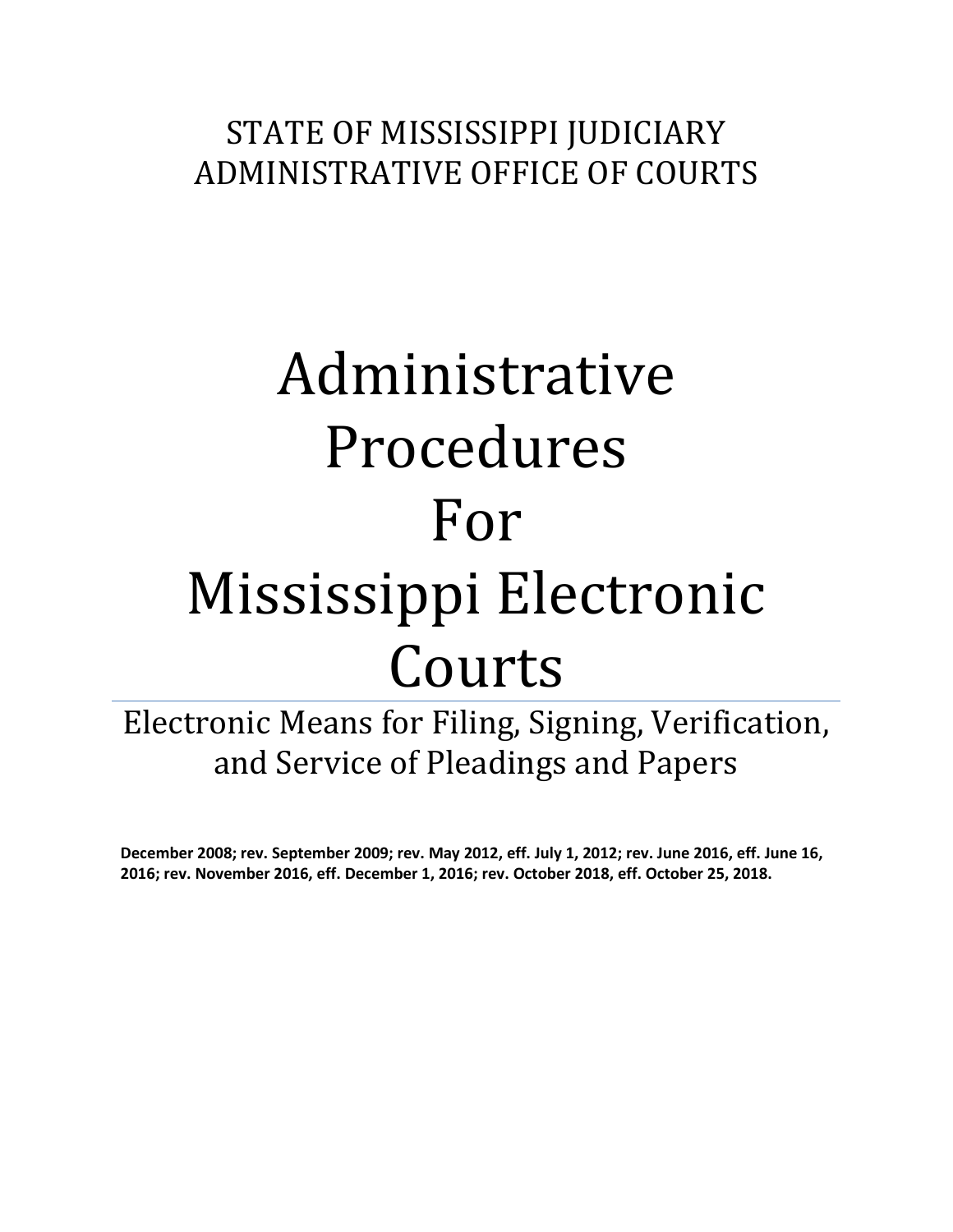# **Table of Contents**

| А.        |                                                                                           |  |  |  |  |
|-----------|-------------------------------------------------------------------------------------------|--|--|--|--|
| <b>B.</b> |                                                                                           |  |  |  |  |
| C.        |                                                                                           |  |  |  |  |
| D.        |                                                                                           |  |  |  |  |
| Ε.        |                                                                                           |  |  |  |  |
|           |                                                                                           |  |  |  |  |
| A.        |                                                                                           |  |  |  |  |
| <b>B.</b> |                                                                                           |  |  |  |  |
| C.        |                                                                                           |  |  |  |  |
|           |                                                                                           |  |  |  |  |
| A.        |                                                                                           |  |  |  |  |
| В.        |                                                                                           |  |  |  |  |
| 1.        |                                                                                           |  |  |  |  |
| 2.        |                                                                                           |  |  |  |  |
| 3.        |                                                                                           |  |  |  |  |
| C.        |                                                                                           |  |  |  |  |
| D.        |                                                                                           |  |  |  |  |
| Е.        |                                                                                           |  |  |  |  |
| F.        |                                                                                           |  |  |  |  |
| G.        |                                                                                           |  |  |  |  |
|           |                                                                                           |  |  |  |  |
| A.        |                                                                                           |  |  |  |  |
| B.        |                                                                                           |  |  |  |  |
| C.        |                                                                                           |  |  |  |  |
|           |                                                                                           |  |  |  |  |
|           |                                                                                           |  |  |  |  |
|           |                                                                                           |  |  |  |  |
| D.        |                                                                                           |  |  |  |  |
| Ε.        |                                                                                           |  |  |  |  |
|           | Section 5. SEALED CASES, SEALED DOCUMENTS, DOCUMENTS FOR IN CAMERA REVIEW, AND RESTRICTED |  |  |  |  |
| A.        |                                                                                           |  |  |  |  |
| B.        |                                                                                           |  |  |  |  |
| C.        |                                                                                           |  |  |  |  |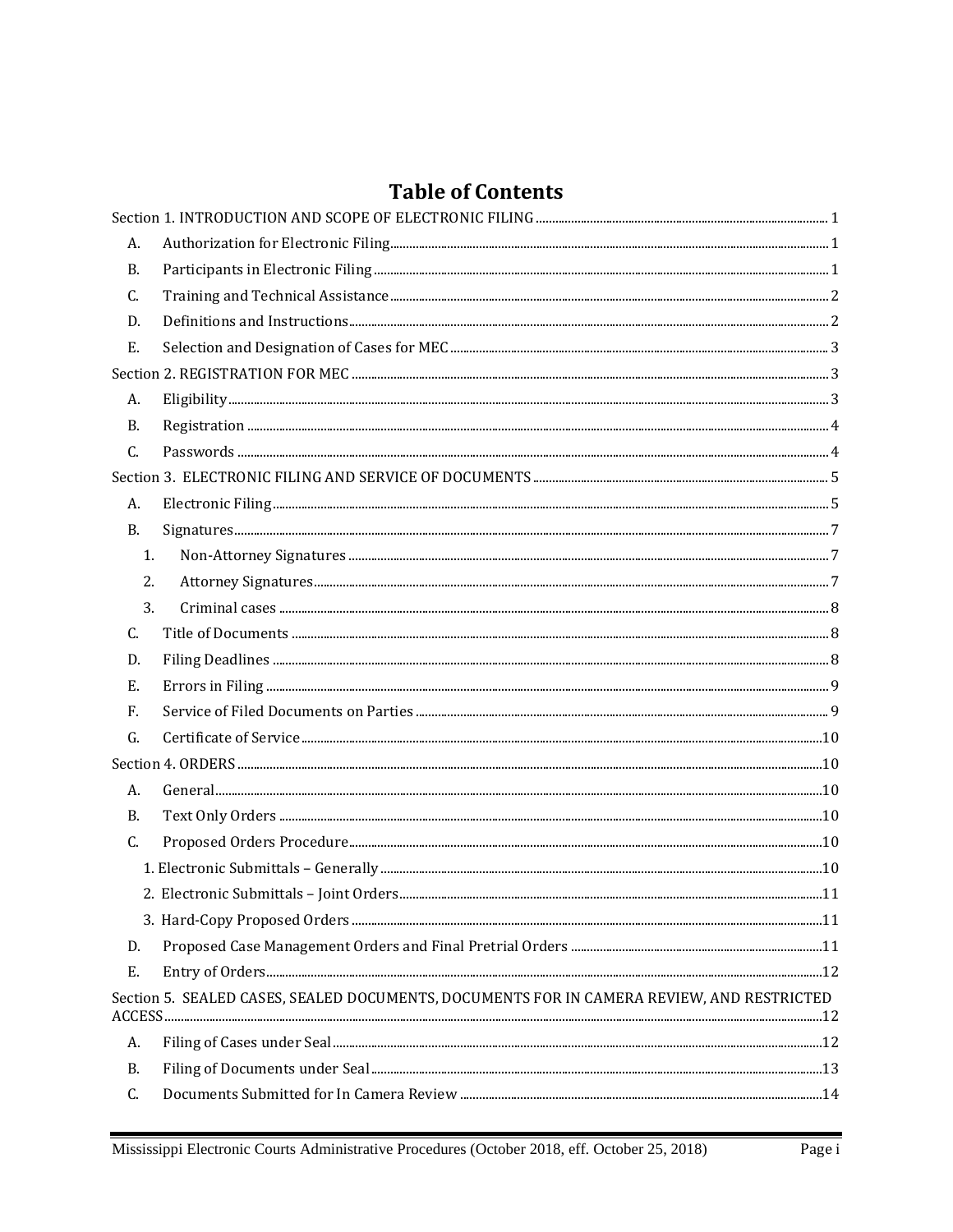| D.        |  |  |
|-----------|--|--|
|           |  |  |
| A.        |  |  |
| 1.        |  |  |
| 2.        |  |  |
| 3.        |  |  |
| 4.        |  |  |
| <b>B.</b> |  |  |
| C.        |  |  |
|           |  |  |
| А.        |  |  |
| <b>B.</b> |  |  |
|           |  |  |
| А.        |  |  |
| <b>B.</b> |  |  |
|           |  |  |
| A.        |  |  |
| B.        |  |  |
| C.        |  |  |
| D.        |  |  |
|           |  |  |
|           |  |  |
|           |  |  |
|           |  |  |
|           |  |  |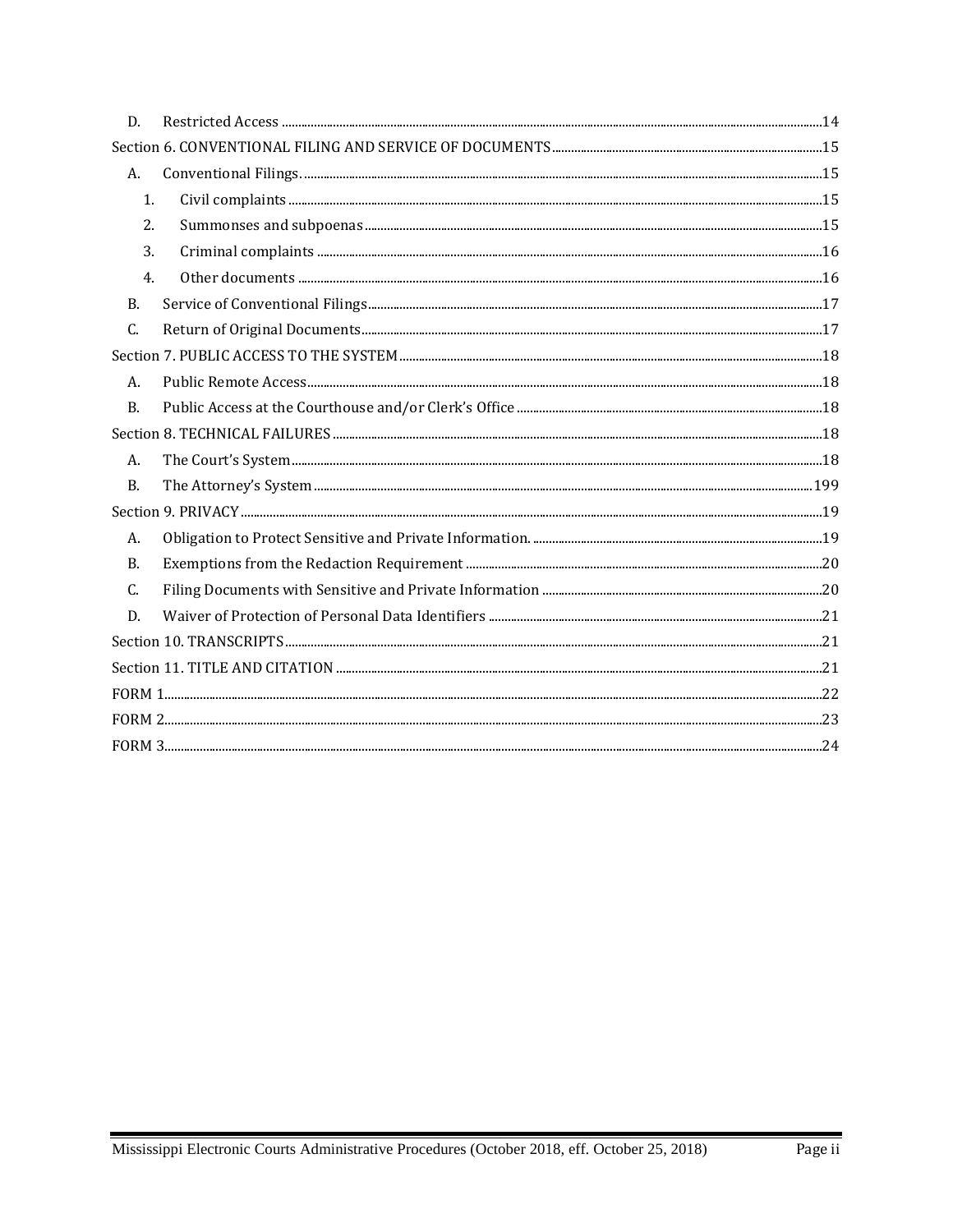# **MISSISSIPPI ELECTRONIC COURTS ADMINISTRATIVE PROCEDURES**

# **Section 1. INTRODUCTION AND SCOPE OF ELECTRONIC FILING**

<span id="page-3-0"></span>In those chancery, circuit, and county courts which have adopted these procedures by local rule, the filing of court pleadings and documents is carried out electronically through the Mississippi Electronic Courts (MEC) system. This system permits properly registered attorneys to file documents and to view and search court records from any location over the Internet, twenty-four hours a day. Non-attorneys and nonregistered attorneys may read only documents in the system by utilizing PAMEC. The following information explains the court procedures applicable to system use. This information is available on the MEC web site, *mec.ms.gov*, and should be referenced there for most recent revisions or modifications.

The following procedures govern the utilization of the system.

#### <span id="page-3-1"></span>**A. Authorization for Electronic Filing**

Section § 9-1-53 of the Mississippi Code authorizes electronic filing in conjunction with Rule 5 of the Mississippi Rules of Civil Procedure, Rule 1.16 of the Uniform Rules of Circuit and County Court Practice, and Rule 1.13 of the Uniform Chancery Court Rules. These rules authorize the courts to establish practices and procedures for the serving, filing, signing, and verification of documents by electronic means. The following procedures shall govern use of MEC unless, due to extraordinary circumstances in a particular case, a judge determines in the exercise of discretion that it is appropriate to deviate from these procedures in the interest of justice.

#### <span id="page-3-2"></span>**B. Participants in Electronic Filing**

The system permits attorneys to file documents with the court from any location over the Internet. While all parties, including those proceeding pro se, may register to receive "read only" public access accounts through PAMEC, only registered attorneys, as officers of the court, are permitted to file electronically.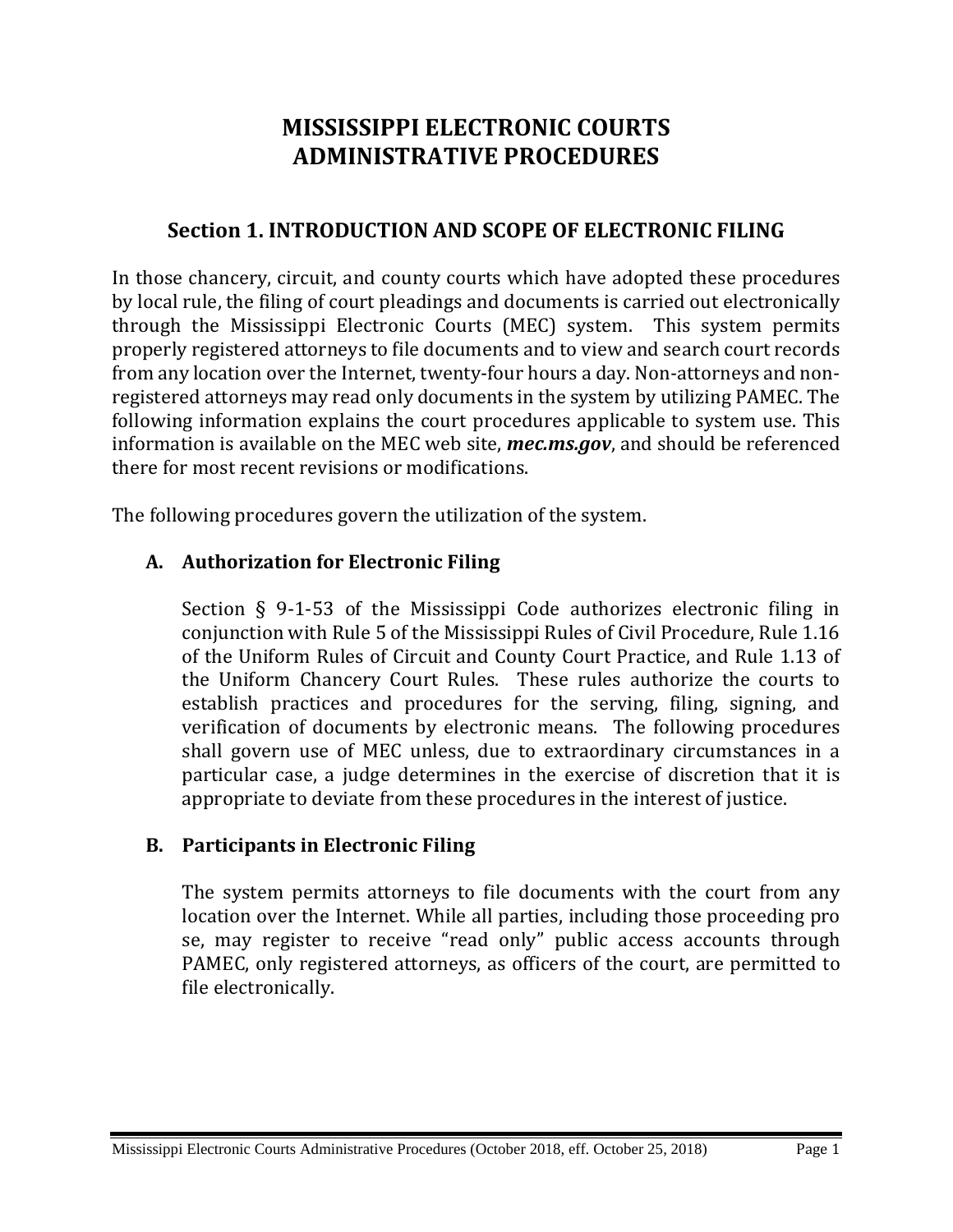#### <span id="page-4-0"></span>**C. Training and Technical Assistance**

These procedures govern use of MEC and are not intended as a technical guide for the use of the system. Information regarding the equipment needed to participate in MEC, as well as information on training and access to computer-based tutorials, can be obtained from the MEC website, *mec.ms.gov*.

## <span id="page-4-1"></span>**D. Definitions and Instructions**

The term "case" means an action, cause, or suit contested before a court of law or equity. In criminal matters, a case begins with an indictment, also known as a true bill, charging affidavit, or bill of information, or initial filing of written notice of appeal from municipal or justice court. When the term case is used in the realm of civil law, the case begins with the initial filing. In MEC all cases must be initiated with a conventional filing.

The term "conventional filing" means presentation to the clerk's office of a hard copy of a document which cannot or should not be filed electronically. The hard or paper copy should be accompanied by an electronic storage device with the document in a text PDF file(s), if possible. If not, the document will be scanned for inclusion as an image PDF unless otherwise provided in these procedures. The "image" is not a searchable document; a text PDF is a searchable document.

The term "document" shall include pleadings, motions, exhibits, declarations, affidavits, memoranda, papers, orders, notices, and any other filing by or to the court, whether or not the document is electronic or a hard or paper copy. "Hard copy" and "paper copy" are used interchangeably in these procedures.

"Electronic filing" means uploading a document in PDF format directly from the registered user's computer, to file that document in the court's case file using the court's Internet-based system. **Sending a document or pleading to the court via e-mail or facsimile does not constitute "electronic filing."**

The "E-Mail Address of Record" is the Internet e-mail address of each party or attorney in the case as maintained by MEC.

The "Events List" identifies the categories of documents which may be filed in the system.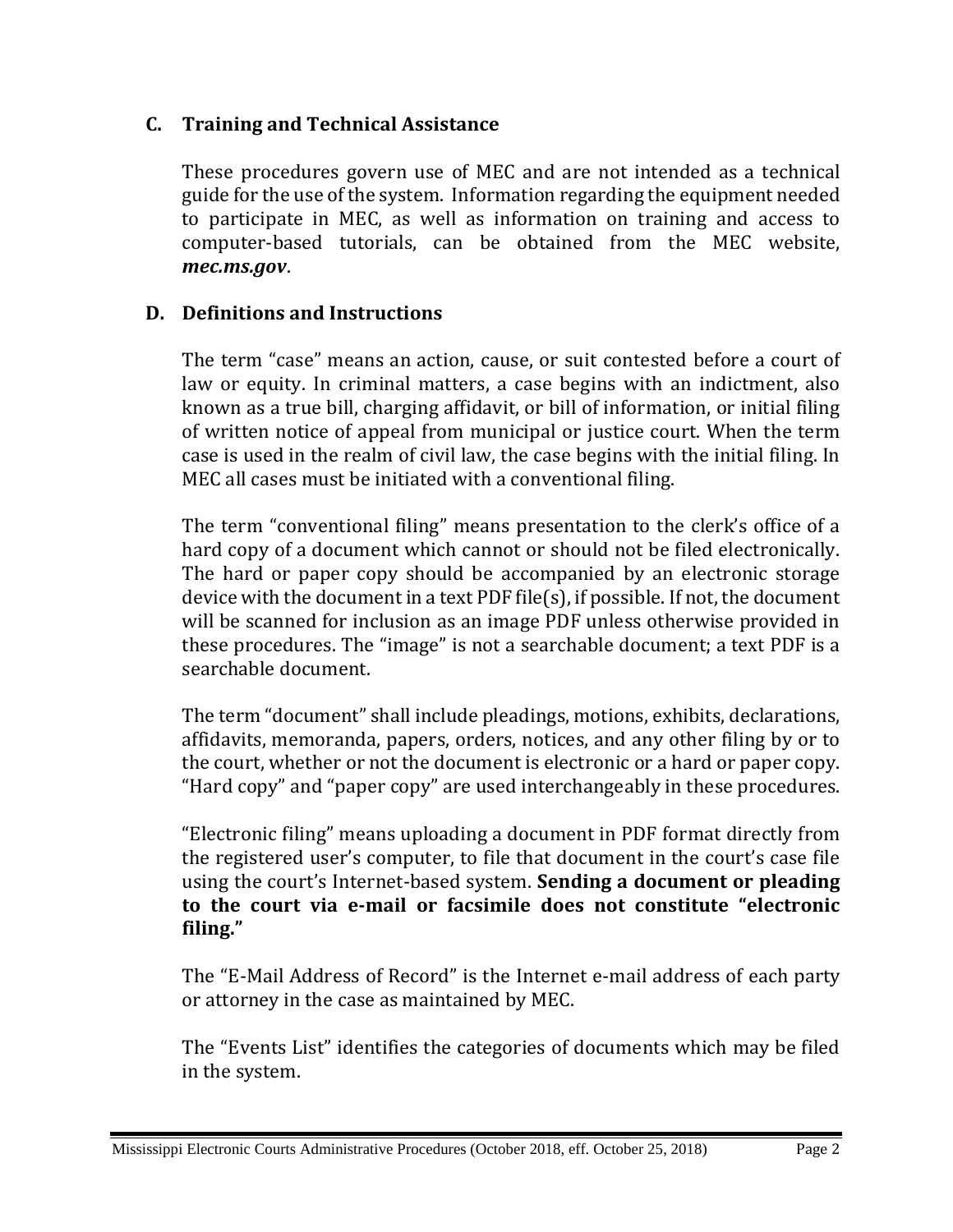The term "MEC" refers to the Mississippi Electronic Courts system and is used interchangeably with the term "system".

An "MEC Filing User" is an attorney who is registered to use the MEC; a "PAMEC User" is a person only entitled to read the documents filed.

A "Notice of Electronic Filing" (NEF) is generated automatically by MEC upon completion of an electronic filing. The Notice of Electronic Filing when emailed to the e-mail addresses of record in the case acts as the proof of service.

The term "PAMEC" refers to Public Access to Mississippi Electronic Courts, the public access component of MEC which is an automated public service that allows non-MEC-registered attorneys and non-attorney public users to obtain case and docket information from courts which have implemented MEC.

The term "PDF" refers to Portable Document Format. A PDF document allows anyone to open the converted document across a broad range of hardware and software, with layout, format, links, and images intact.

"Restricted access" or "limited access" means that only eligible attorneys registered with MEC and court staff shall have internet access to the documents in the electronic case files.

## <span id="page-5-0"></span>**E. Selection and Designation of Cases for MEC**

Unless otherwise permitted by these administrative procedures or unless otherwise authorized by the assigned judge, all documents submitted for filing in courts which have implemented MEC shall be filed electronically by the attorney or shall be scanned and uploaded to the system by the clerk's office. Parties proceeding *pro se* shall not file electronically unless said *pro se* party is an attorney in good standing and admitted to practice in the court which has implemented MEC.

# **Section 2. REGISTRATION FOR MEC**

# <span id="page-5-2"></span><span id="page-5-1"></span>**A. Eligibility**

Attorneys admitted to practice in courts which have implemented the MEC, including attorneys admitted to practice in those courts under the *pro hac*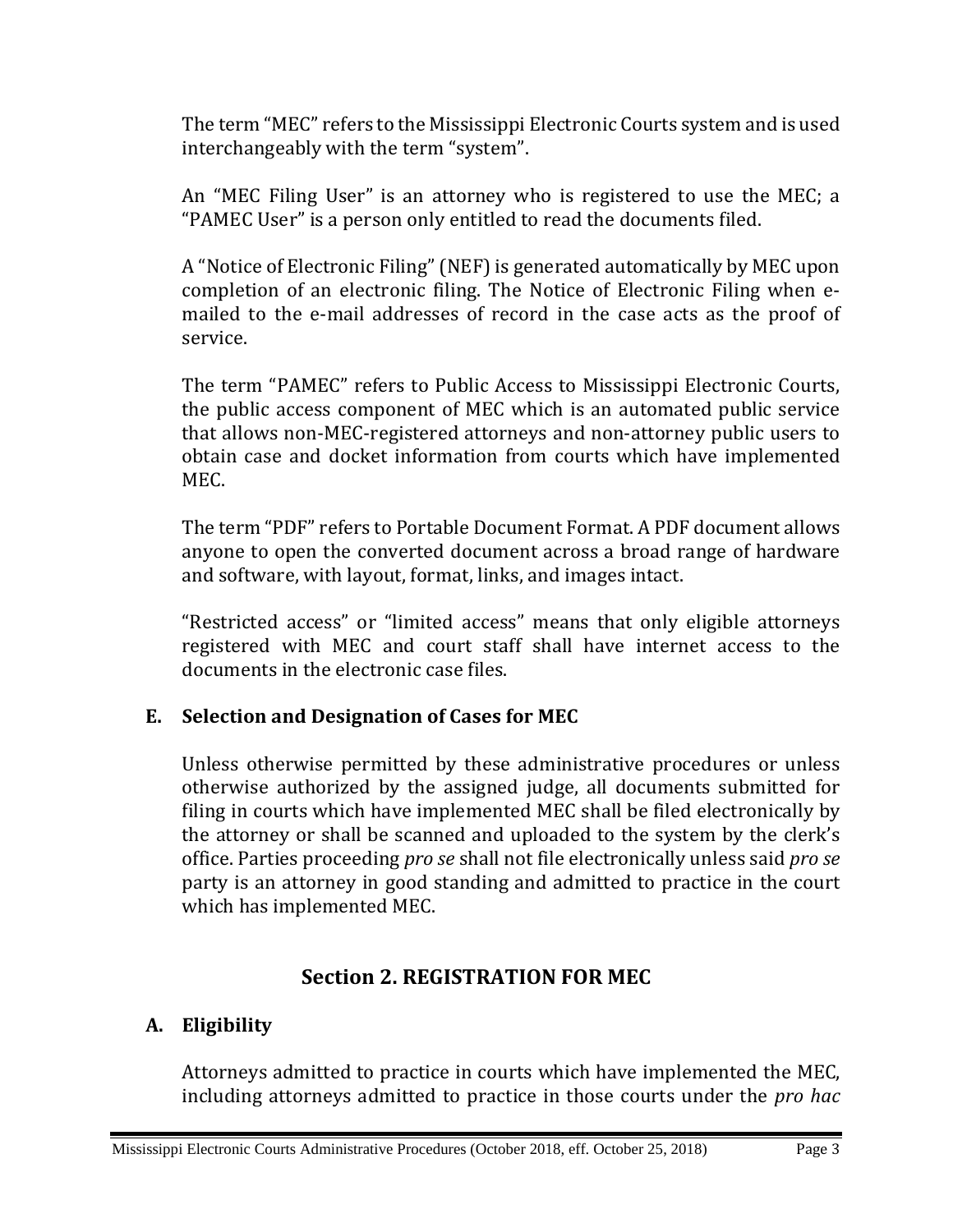*vice or pro bono publicus* provisions of the Mississippi Rules of Appellate Procedure, may register as MEC Users. No other person may register as an MEC user, even if he or she is a party proceeding *pro se*.

# <span id="page-6-0"></span>**B. Registration**

- 1. Attorneys should register with the system electronically by accessing the Attorney Registration site at *mec.ms.gov*. Each attorney in a law firm must individually register.
- 2. Each attorney registering in the system will receive an Internet e-mail message to insure that the attorney's Internet e-mail address has been entered correctly in the system and to convey the login and initial password information to the attorney. The registering attorney must click on the link provided in the e-mail to activate his or her account. If the attorney allows the link to expire before activating his or her account, the attorney must register again and pay a new registration fee.
- 3. An attorney's registration will constitute a waiver of conventional service of documents. The attorney agrees to accept service of notice of the electronic filing by authorized e-mail.
- 4. Attorneys are responsible for updating their mailing address, e-mail address, and employment on-line through MEC.

# <span id="page-6-1"></span>**C. Passwords**

Each attorney registered to participate in MEC shall be entitled to one system password. Attorneys may change their own passwords.

Pursuant to M.R.C.P. 11, every pleading, motion, and other paper (except lists, schedules, statements or amendments thereto) shall be signed by at least one attorney of record or, if the party is not represented by an attorney, all such papers shall be signed by the party. An attorney's password combined with the user's login identification serves as the attorney's signature for Rule 11 and other purposes. Therefore, it is imperative that an attorney protect and secure his or her password. If there is any reason to suspect the password has been compromised in any way, it is the duty and responsibility of the attorney to immediately change his or her password and notify the MEC helpdesk. In the event of the resignation or reassignment of the person with authority to use a password, the attorney should change the password immediately.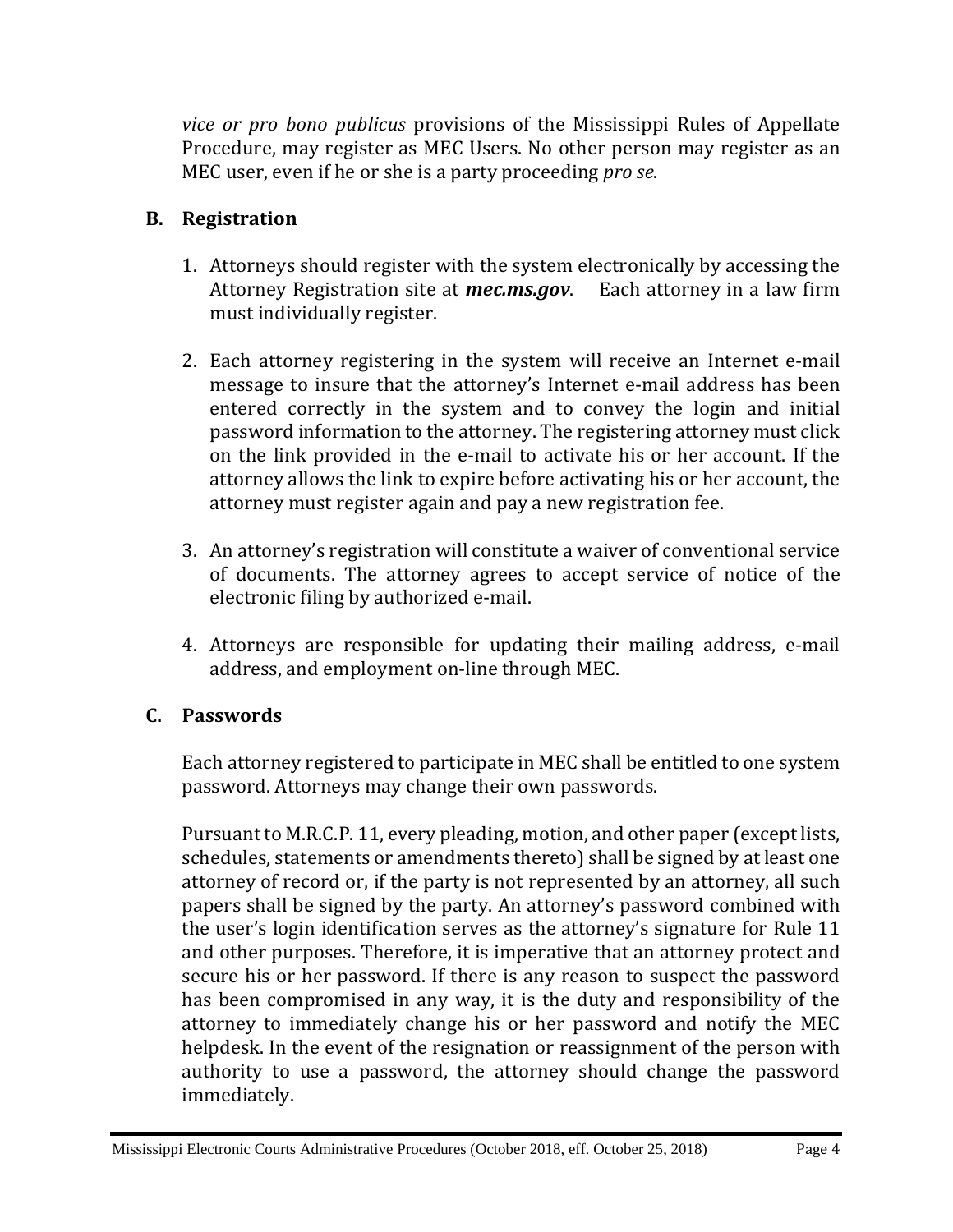No attorney shall knowingly permit his or her password to be utilized by anyone other than an authorized employee of his or her office. Because the login and password together constitute an attorney's signature regardless of whether the attorney personally uses the login and password or delegates that authority to someone else, the attorney is responsible for safeguarding and protecting his or her login and password at all times. Once registered, the attorney shall be responsible for all documents filed with his or her password.

## **Section 3. ELECTRONIC FILING AND SERVICE OF DOCUMENTS**

## <span id="page-7-1"></span><span id="page-7-0"></span>**A. Electronic Filing**

 $\overline{a}$ 

- 1. Unless otherwise permitted by these procedures (e.g., see Section 6) or otherwise authorized by the assigned judge, all motions, pleadings, applications, briefs, memoranda of law, or other documents submitted for filing in civil and criminal cases in courts which have implemented MEC, no matter when a case was originally filed, should be filed electronically by the attorney or shall be scanned and uploaded to the system by the clerk's office.[1](#page-7-2)
- 2. Electronically filed documents must meet the same requirements of format and page limits as documents "conventionally filed" (as defined in Definitions and Instructions) pursuant to the Mississippi Rules of Civil Procedure, Uniform Circuit Court and County Court Rules, and Uniform Chancery Court Rules.
- 3. In order to file a document which requires leave of court such as an amended complaint or a document to be filed out of time, the proposed document shall be attached as an exhibit to a motion. If the motion is granted, **the attorney must electronically re-file the proposed document as an independent document after entry of the court's order**.

Mississippi Electronic Courts Administrative Procedures (October 2018, eff. October 25, 2018) Page 5

<span id="page-7-2"></span><sup>&</sup>lt;sup>1</sup> Documents filed in the MEC system must be in PDF format. A document created with almost any word-processing program can be converted to PDF format. The PDF program in effect takes a picture of the original document and allows anyone to open the converted document across a broad range of hardware and software, with layout, format, links, and images intact. Instructions on how to save a document in PDF format are located on the MEC website at *mec.ms.gov*. For information on PDF, users may visit the websites of PDF vendors, such as *www.adobe.com/products/acrobat* or *www.fineprint.com*.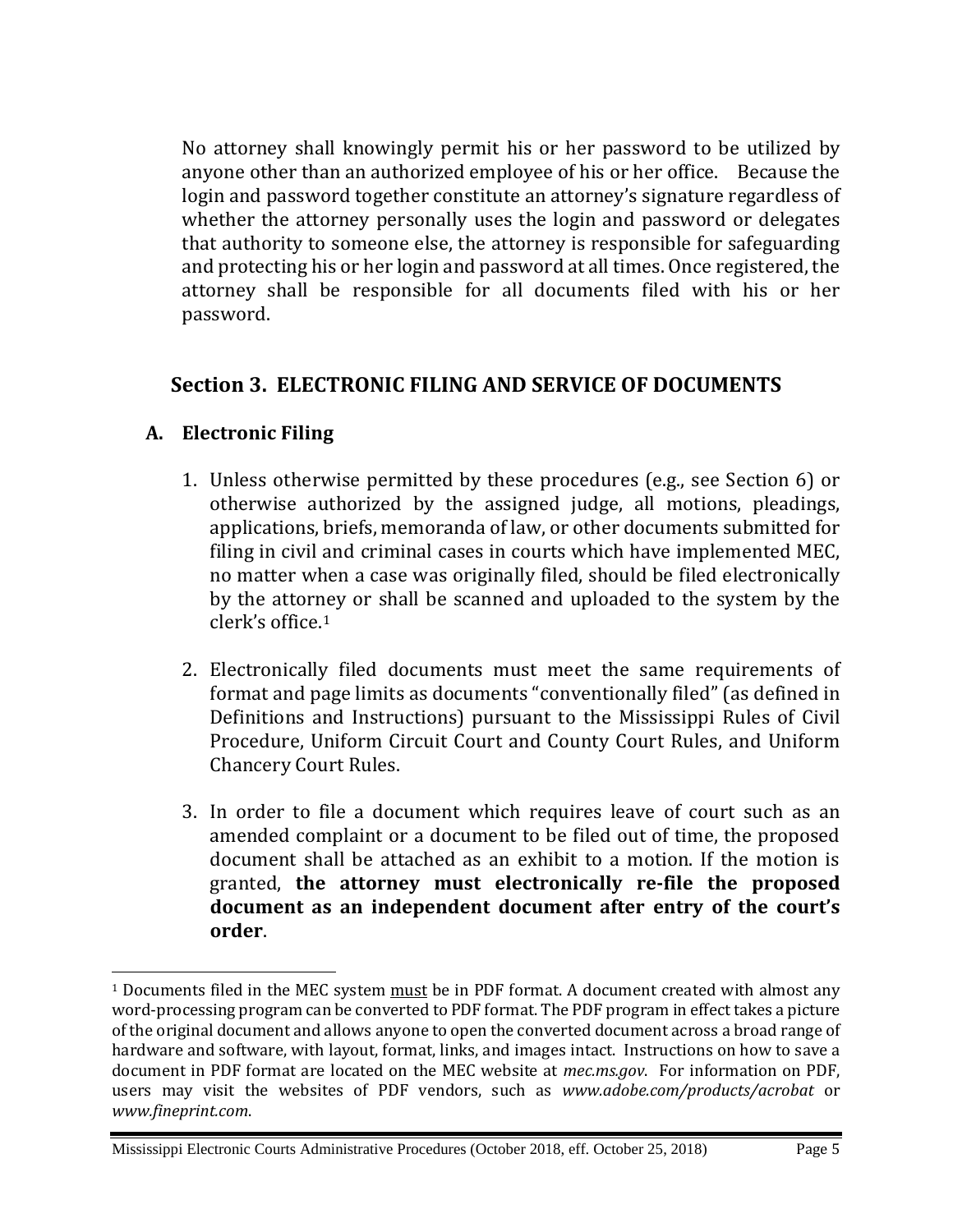- 4. Electronic transmission of a document consistent with these procedures will, upon the complete transmission of the same to the clerk's office, constitute filing of the document for all purposes of the Mississippi Rules of Civil Procedure, and will constitute entry of that document onto the docket maintained by the clerk pursuant to M.R.C.P. 79.
- 5. The attorney filing a document is responsible for ensuring the complete transmission of the document being electronically filed. A receipt acknowledging the complete transmission of the document which has been filed will immediately appear on the filer's screen. Parties can also verify the filing of documents by inspecting the court's electronic docket sheet. Attorneys of record are not charged a fee for viewing the case's electronic docket.
- 6. Unless otherwise provided in these procedures, the clerk's office shall not maintain a paper court file in any case which is subject to these procedures. The official court record shall be the electronic file The official court record shall be the electronic file maintained by the court, supplemented with any conventionally-filed documents or exhibits filed in accordance with these procedures.
- 7. All documents which form part of a single pleading and which are being filed at the same time may be electronically filed together under one document number, e.g., the motion and a supporting affidavit, with the exception of memoranda in support.
- 8. Memoranda in support shall be electronically filed separately and shown as a related document to the motion. Memoranda in support of motions or responses do not need to be mailed to the presiding judge.
- 9. In filing documents and attachments to documents, a filing party should electronically image, i.e., "scan," the paper exhibit that is less than ten megabytes (10 MB) and submit the exhibit as an attachment in PDF format. Some attached documents, whether a scanned exhibit or other evidence, may exceed the 10MB size requirement on the system. When this occurs, the document shall be reduced to as many 10MB "bundles" as required to file the entire document. Each bundle is filed as a separate attachment, and requires that the division of the attachments be listed in the description of the attachment, i.e., "Exhibit 1 - Pages 1 - 43" or "Exhibit 2 - Pages 44 - 83." Attorneys are encouraged to file an Exhibit List as the first attachment.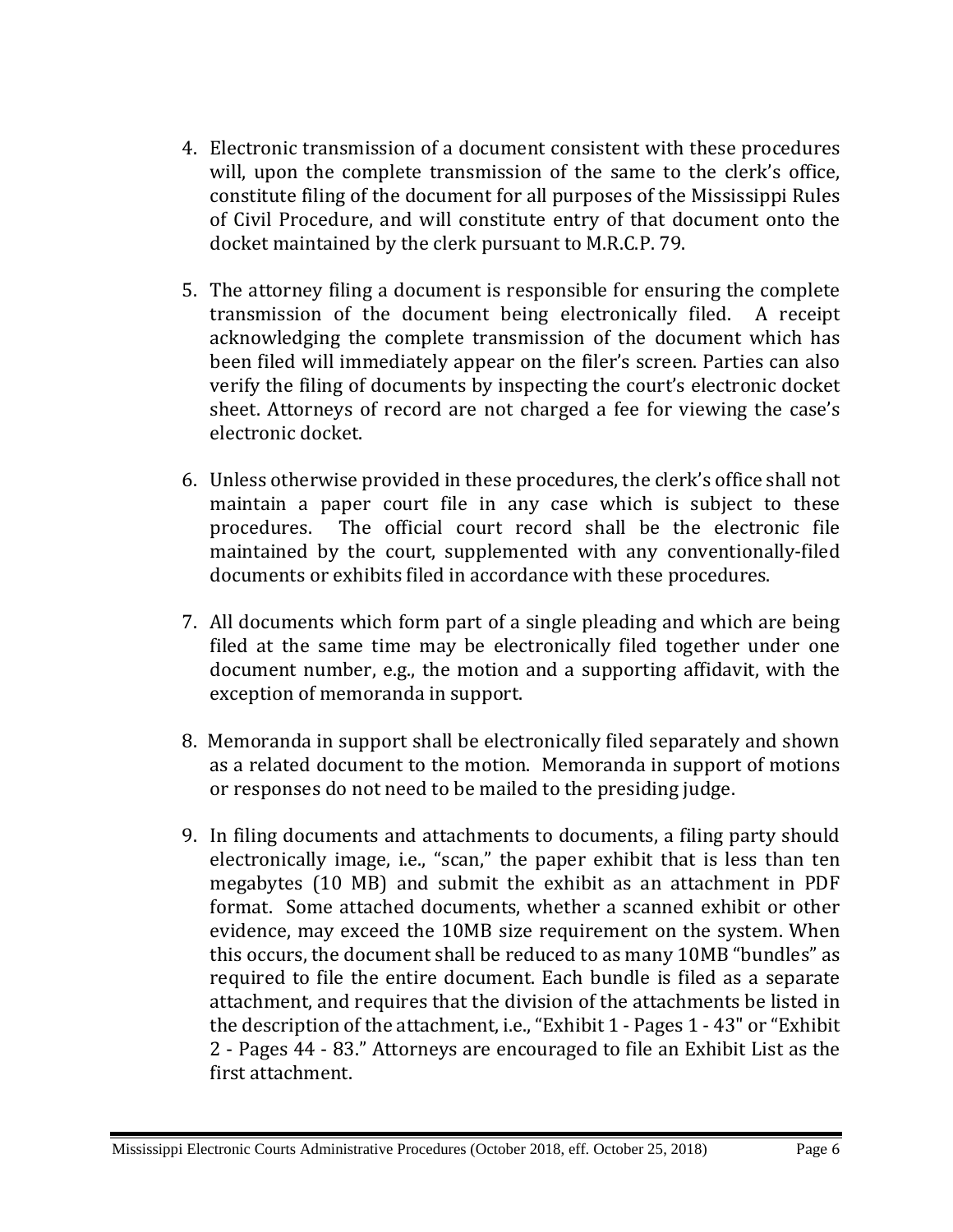- 10.All motions, pleadings, and other papers filed electronically during or within twenty-four hours prior to a trial, hearing, or other proceeding related to the case in which the filing occurs shall be accompanied by a paper copy of the filing to be distributed to the appropriate chambers by the clerk.
- 11.In an emergency, an attorney who is not an MEC Filing User may conventionally file documents in courts which have implemented MEC if it is impracticable to become an MEC Filing User or designate other registered counsel prior to filing the documents. However, the paper filing must be followed by a motion seeking leave to file in paper form and showing cause for not becoming an MEC Filing User and for not designating other registered counsel in time to file the documents electronically.
- 12.Any fee required for filing a pleading or paper with the court is payable as required by statute. The clerk's office will document the receipt of fees on the docket with a text-only entry. The court will not maintain electronic billing or debit accounts for lawyers or law firms.

## <span id="page-9-1"></span><span id="page-9-0"></span>**B. Signatures**

**1. Non-Attorney Signatures:** If a document must be filed which contains original signatures, such as affidavits, contracts, bonds, wills, etc., or which requires either verification or an unsworn declaration under any rule or statute, the filing party or the clerk's office shall scan the original document, electronically file it on the system, and the filing party shall retain the originally executed copies for subsequent production to the assigned judge if so ordered for inspection upon request by a party or the judge's own motion, until one year after final resolution of the action (including appeal, if any), or as otherwise required by rule or statute.

The electronically filed document as it is maintained on the system shall constitute the official version of that record. The court will not maintain a paper copy of the original document except as otherwise provided in these procedures.

<span id="page-9-2"></span>**2. Attorney Signatures:** A pleading or other document requiring an attorney's signature shall identify the attorney in the following manner, whether filed electronically or submitted on disk or CD to the clerk's office:

"s/(attorney name)" (e.g., s/Jane Doe)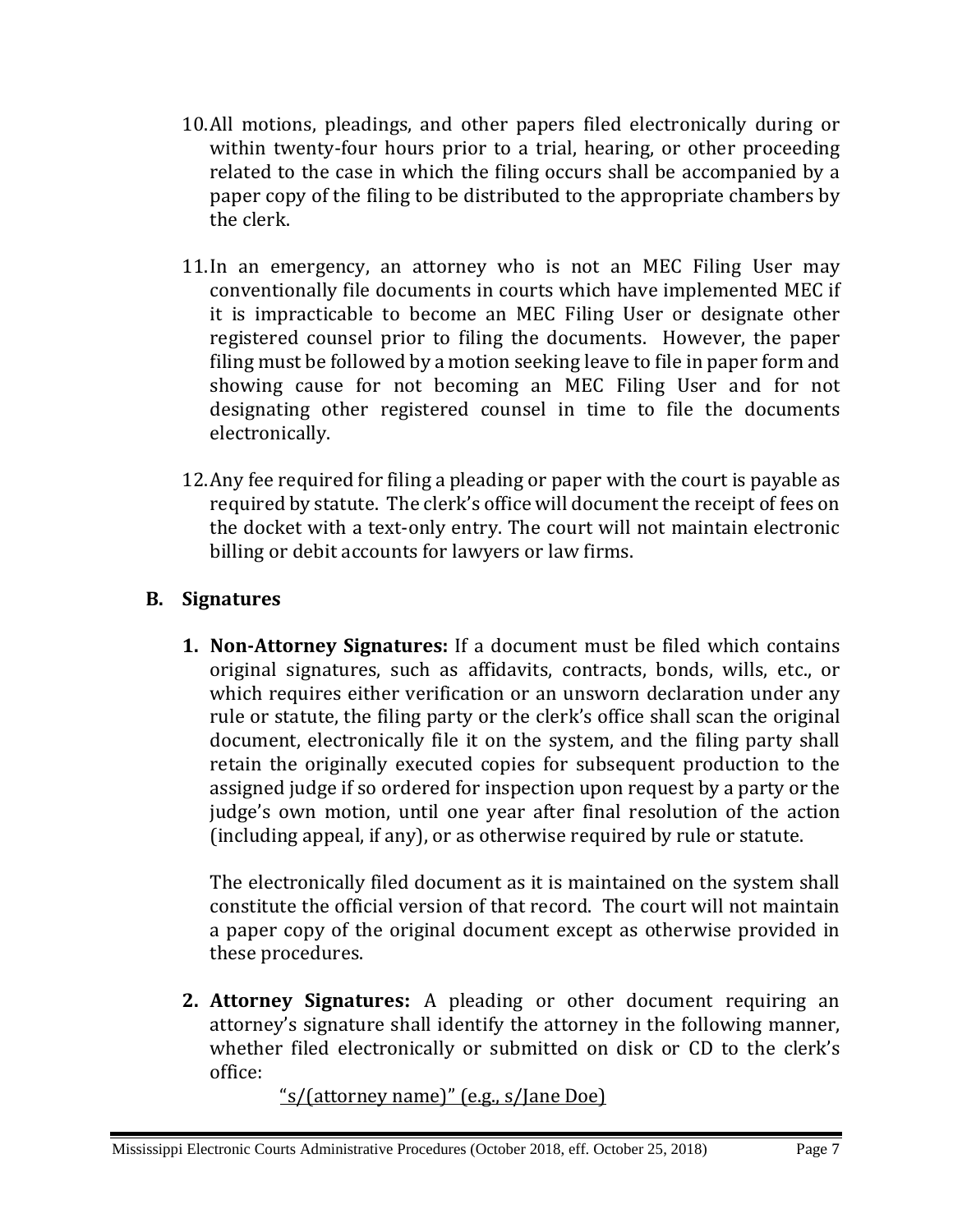Jane Doe Mississippi Bar Number Firm Name Firm Address Telephone Number Fax Number E-Mail Address

An attorney challenging the authenticity of an electronically filed document must file a timely objection to the document.

<span id="page-10-0"></span>**3. Criminal cases:** Unless otherwise provided by these procedures, all documents which must contain original signatures, such as a grand jury foreperson, a defendant, a probation officer, or some other state or local officer or agent, or which require either verification or an unsworn declaration under any rule or statute, shall be filed conventionally on paper, scanned into the system, and maintained in the clerk's office. The electronically filed document as it is maintained on the system shall constitute the official version of that record.

#### <span id="page-10-1"></span>**C. Title of Documents**

The person electronically filing a pleading or other document will be responsible for designating a filing event for the pleading or other document by using one of the categories contained in the Events List on the MEC website at *mec.ms.gov*. The filing event selected serves only as a descriptive reference and does not alter the title which appears on the pleading or document being filed.

## <span id="page-10-2"></span>**D. Filing Deadlines**

Filing documents electronically does not alter any filing deadlines or any time computation pursuant to M.R.C.P. 6. All electronic transmissions of documents must be completed (i.e., received completely by the clerk's office) prior to **midnight Central Standard (or Daylight Savings) Time**. For the filing to be **completed**, the filer must have received the Notice of Electronic Filing from the court. The Notice of Electronic Filing reflects the time the electronic transmission of a document is completed. Accordingly, a document will be deemed timely filed if the Notice of Electronic Filing reflects time prior to midnight. However, the assigned judge may order that a document be filed by a time certain, which then becomes the filing deadline. Although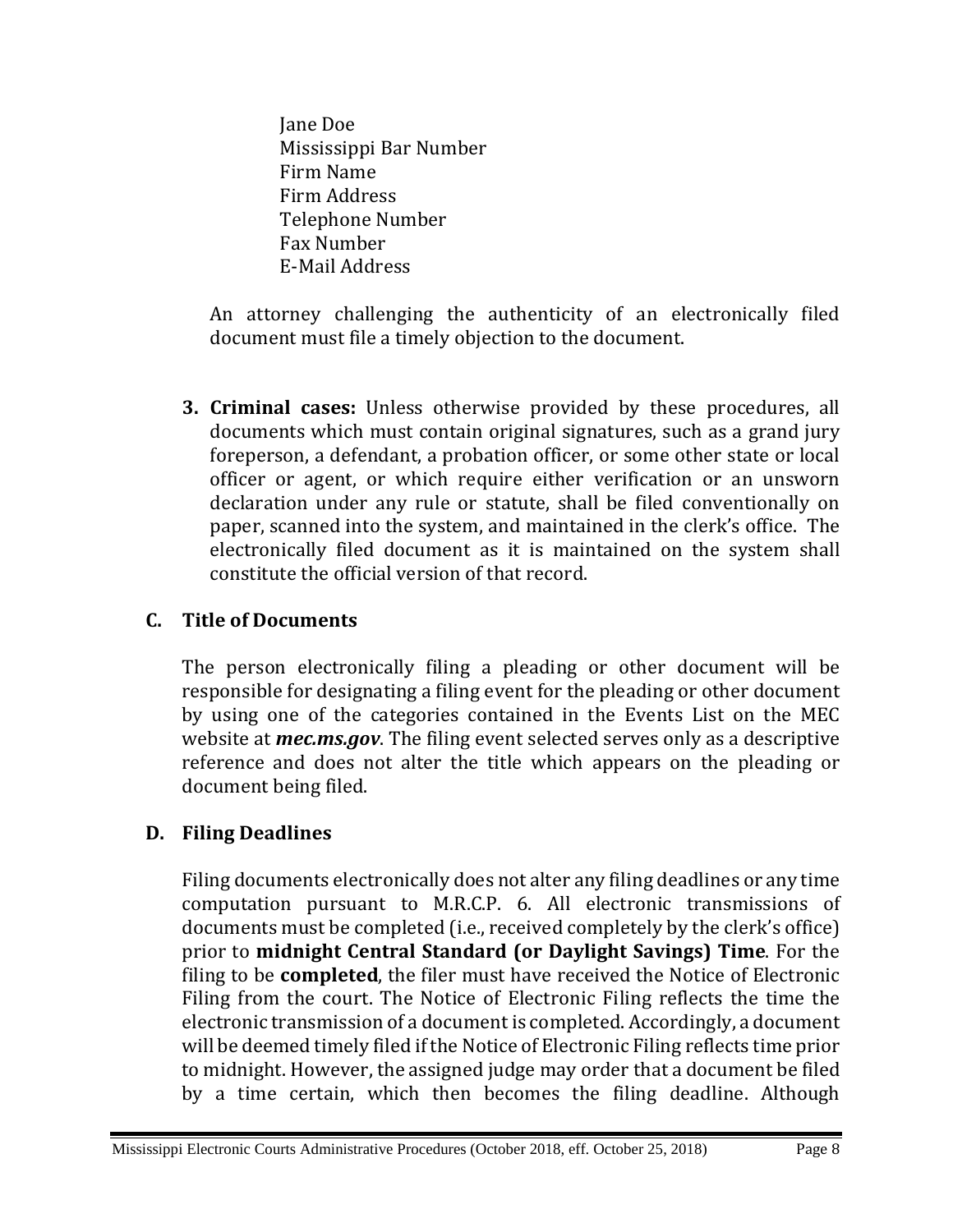documents can be filed electronically 24 hours a day, filers are strongly encouraged to file all documents during office hours.

# <span id="page-11-0"></span>**E. Errors in Filing**

 $\overline{a}$ 

Once a document is submitted electronically, it becomes part of the court file, and corrections may be made only by the court and/or the clerk's office. The system **will not permit** the filing party to make changes to the document(s) or docket entry once the transaction has been accepted, and the filer should **not** attempt to refile the documents(s).

As soon as possible after an error is discovered, the filing party should contact the clerk's office with the case number and document number for which the correction is being requested. If appropriate, the clerk's office will make an entry on the docket indicating that the document was filed in error, or otherwise describing the error. The clerk's office will inform the filing party of the corrective steps which need to be taken.

# <span id="page-11-1"></span>**F. Service of Filed Documents on Parties**

- 1. The system will generate a "Notice of Electronic Filing" when any document is filed. This notice represents service of the document on attorneys who are registered participants with the system. Except as provided in Section 6, regarding conventional filing, the filing party shall not be required to serve any pleading<sup>[2](#page-11-2)</sup> or other documents on any party receiving electronic notice. A Certificate of Service [Form 1] must still be attached to the document.
- 2. The filing party shall also serve those parties not designated or able to receive electronic notice but nevertheless are entitled to notice of said pleading or other document in accordance with the Mississippi Rules of Civil Procedure, except as otherwise provided by order of the court. If such service of a paper copy is to be made, it shall be done in the manner provided in the Mississippi Rules of Civil Procedure.
- 3. A party may not electronically serve a summons and complaint, but instead must perfect service according to M.R.C.P. 4 or 81, as applicable. For issuance of a summons, see Section 6.A.2.

<span id="page-11-2"></span><sup>&</sup>lt;sup>2</sup> The term "pleading" refers only to those documents listed in Mississippi Rules of Civil Procedure 7(a).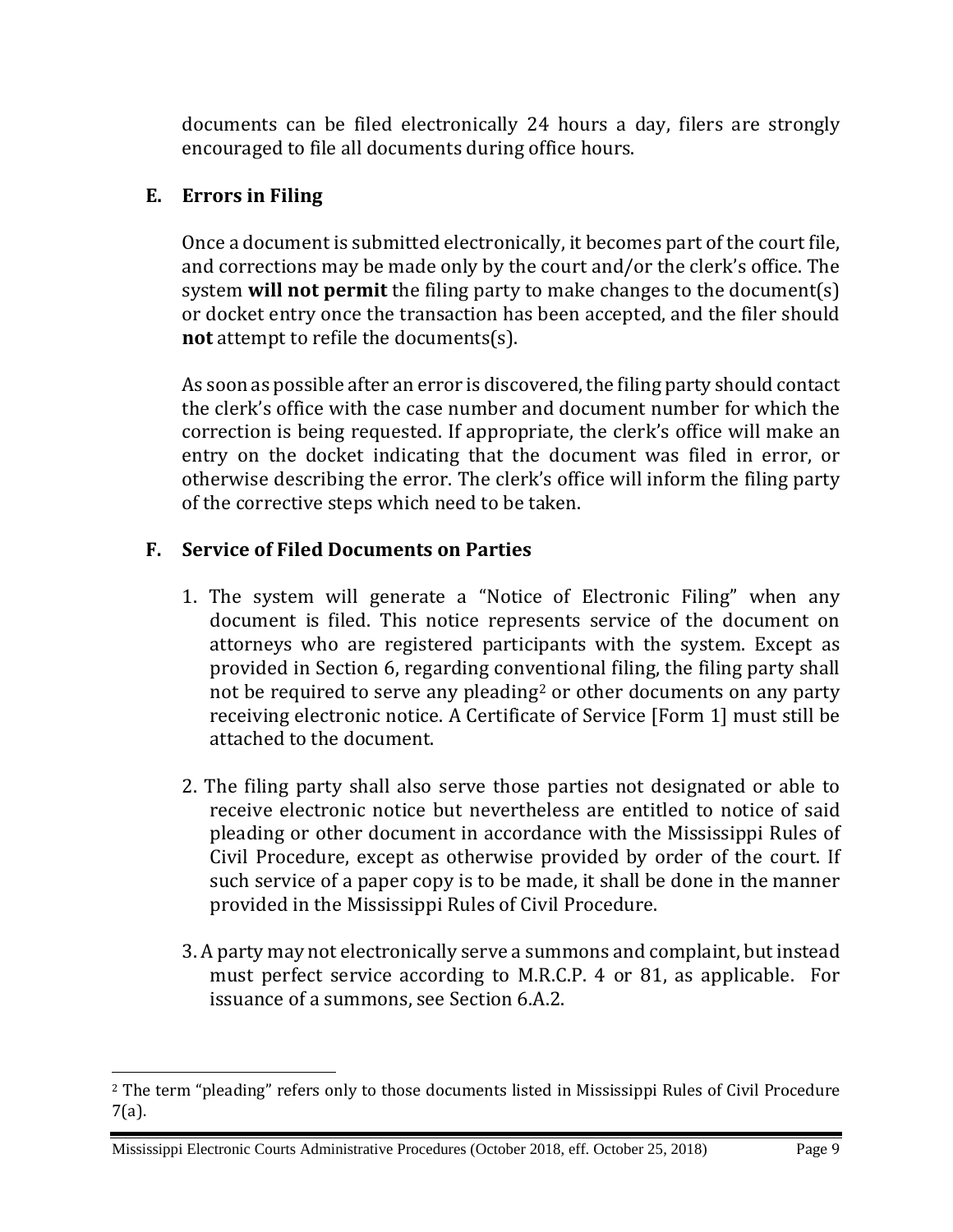4. Service pursuant to Section 3(F)(1) will constitute service pursuant to M.R.C.P. 5(b) and will entitle the party being served, as in conventional service by U.S. mail, to the additional three days provided by M.R.C.P. 6(e).

#### <span id="page-12-0"></span>**G. Certificate of Service**

A Certificate of Service is still a requirement when filing documents electronically. A sample **Certificate of Service** is attached as **Form 1**.

## **Section 4. ORDERS**

#### <span id="page-12-2"></span><span id="page-12-1"></span>**A. General**

The system will generate a Notice of Electronic Filing for entry of all orders as described in these procedures. Any order signed electronically has the same force and effect as if the judge had affixed the judge's signature to a paper copy of the order and it had been entered on the docket conventionally.

#### <span id="page-12-3"></span>**B. Text Only Orders**

The assigned judge or the clerk's office, if appropriate, may grant routine orders by a text-only entry upon the docket. In such cases, no PDF document will issue and the entry will contain language that "no further written order will issue from the court." The text-only entry shall constitute the court's only order on the matter. A text-only order carries the same weight and authority as a written order signed by the judge.

#### <span id="page-12-5"></span><span id="page-12-4"></span>**C. Proposed Orders Procedure**

**1. Electronic Submittals – Generally**: Except as provided in subsection 3 below, all proposed orders must be e-mailed to the assigned judge and all parties. The judge's e-mail address is listed on the MEC website, *mec.ms.gov*. A proposed order should not be filed. The proposed order must be in WORDPERFECT FORMAT or such other word-processing format established by the judge. The subject line of the e-mail message should indicate the case title, cause number and document number of the motion, e.g., *Smith v. Jones 3:02-cv-1234, motion#\_\_\_*. Final orders will be electronically signed and filed in the system.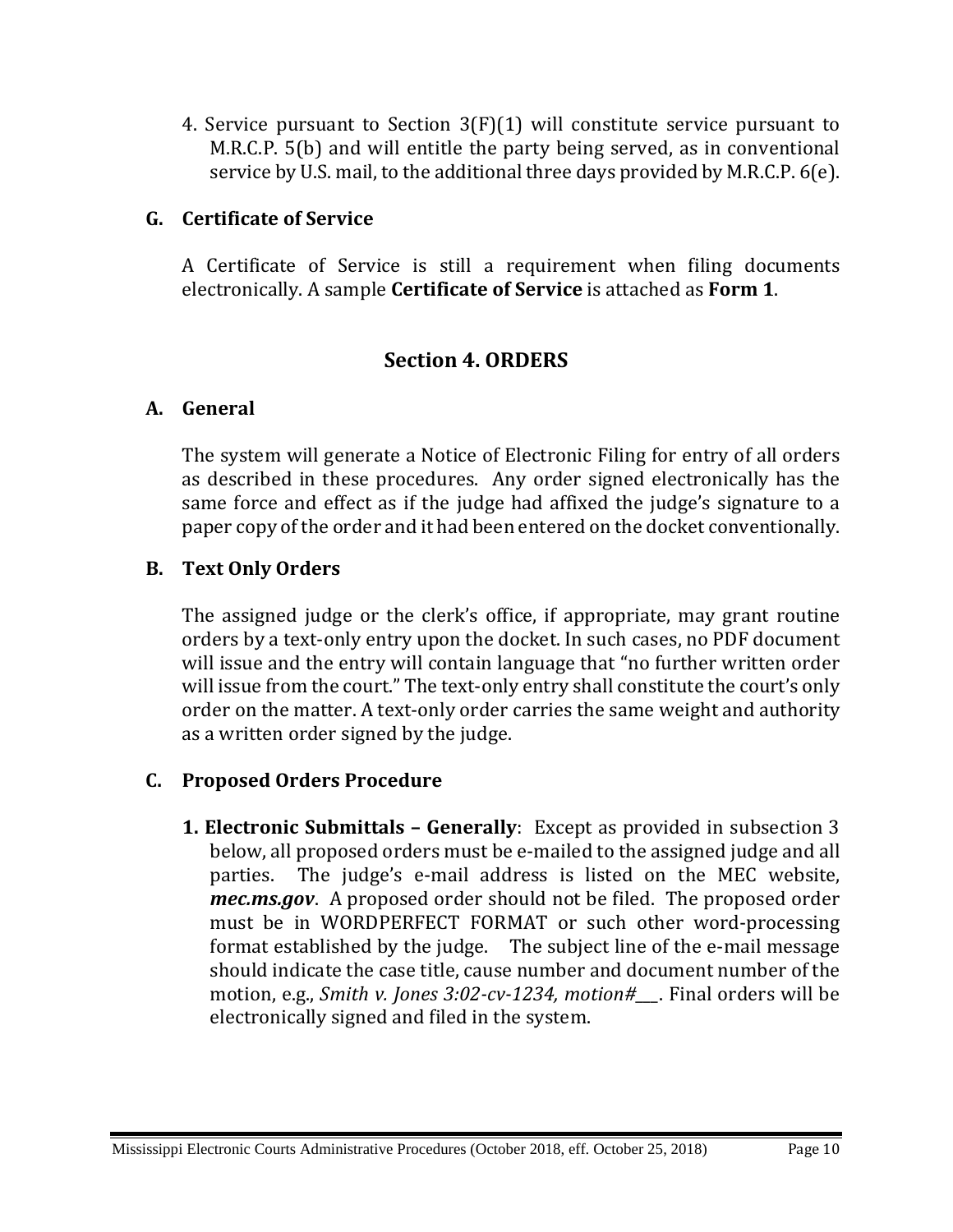<span id="page-13-0"></span>**2. Electronic Submittals – Joint Orders**: In the case of a proposed order to bear the signature of two or more attorneys, the following procedure should be used:

a. The drafting attorney shall initially confirm that all persons required to sign the proposed order have reviewed it and that it is acceptable as presented (e.g., agreed as to form only or as to form and substance).

b. The drafting attorney then shall submit the proposed order to the judge electronically, indicating the signatories, e.g., "s/Jane Doe," "s/John Doe," etc. and including a signature line for the judge. The e-mail to the judge shall confirm that all persons required to sign the proposed order have reviewed the proposed order and that it is acceptable as presented. All persons required to sign the proposed order shall be copied on the e-mail to the judge.

c. A non-drafting signatory or party who disputes the authenticity of a proposed order containing multiple signatures or the authenticity of the signatures themselves must file an objection to the proposed order within ten (10) days of the transmittal of the proposed order to the judge. However, the judge may enter the proposed order at any time after it is submitted.

# <span id="page-13-1"></span>**3. Hard-Copy Proposed Orders**:

a. If a hard copy of a proposed order includes hand-written signatures, the drafting attorney shall submit the proposed order as requested by the judge either by: (1) sending the hard copy to the judge; or (2) electronically submitting the proposed order as set forth in subsection 2.b. with the drafting attorney retaining the hard copy of the proposed order containing the original signatures.

b. If a proposed order is tendered in person (e.g., at a hearing or in chambers), the presenting attorney shall submit a hard copy of the proposed order bearing the hand-written signatures of all persons required to sign the order. If the judge approves the order, it will be signed, scanned, and filed in the system by the judge, chambers, or clerk.

# <span id="page-13-2"></span>**D. Proposed Case Management Orders and Final Pretrial Orders**

Proposed case management orders and final pretrial orders, when required by the judge assigned to the case, shall be submitted by e-mail to the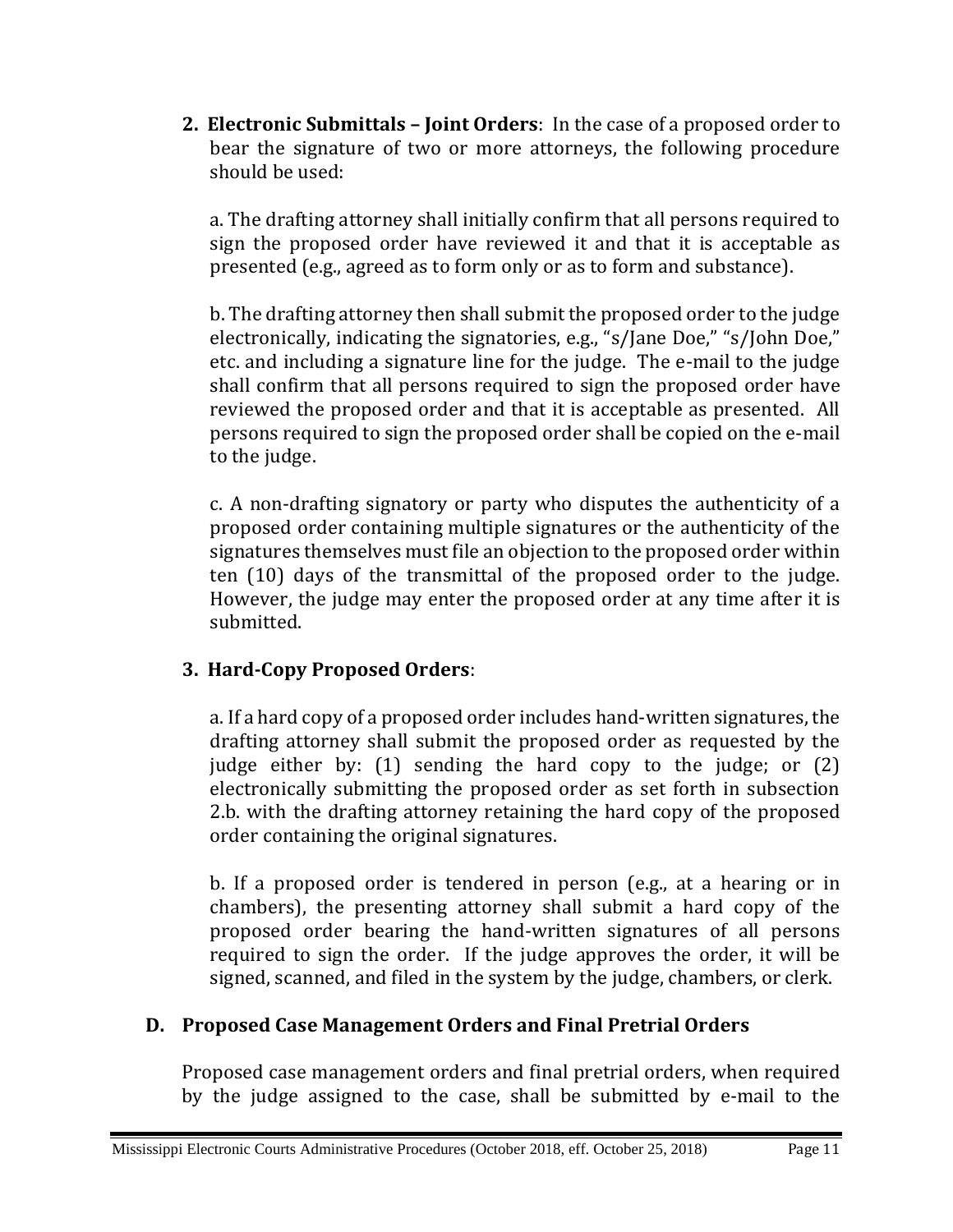appropriate judge at the e-mail address listed on the MEC website, *mec.ms.gov*. A signature line for the judge shall be included.

## <span id="page-14-0"></span>**E. Entry of Orders**

The office of the clerk of court or a judge shall file all orders, decrees, judgments, and proceedings of the court in accordance with these procedures, which shall constitute entry of the order, decree, judgment, or proceeding on the docket kept by the Clerk under M.R.C.P. 58 and 79, URCCC 11.05, and UCCR 5.06. The system will generate a Notice of Electronic Filing when any document is filed, including orders of the court. The system generated notice fulfills the clerk's notice requirements under M.R.C.P. 77(d) on those attorneys who are registered participants with the system. Pursuant to M.R.C.P. 77(d), the clerk shall also serve those attorneys or parties not designated or able to receive electronic notice but nevertheless are entitled to notice of said pleading or other document in accordance with the Mississippi Rules of Civil Procedure.

# <span id="page-14-1"></span>**Section 5. SEALED CASES, SEALED DOCUMENTS, DOCUMENTS FOR IN CAMERA REVIEW, AND RESTRICTED ACCESS**

## <span id="page-14-2"></span>**A. Filing of Cases under Seal**

- 1. **The following types of proceedings shall be treated as cases filed under seal** pursuant to the procedures set forth in this section: commitment proceedings pursuant to §§ 41-21-61 et seq., 41-30-1 et seq., 41-31-17, and 41-32-1; adoption proceedings; youth court proceedings; expungements; and petitions for waiver of consent to abortion.
- 2. All documents in sealed cases shall be submitted conventionally to the clerk's office for filing.
- 3. *Viewing Sealed cases*. Only authorized court personnel will be able to view docket entries and documents in sealed cases.
- 4. *Service and Notice*. Parties must not use the Court's electronic notice facilities to serve documents in sealed cases. An NEF will not be sent on documents filed in sealed cases. Service should be made in accordance with the Mississippi Rules of Civil Procedure, and a certificate of service must be attached to the filed document.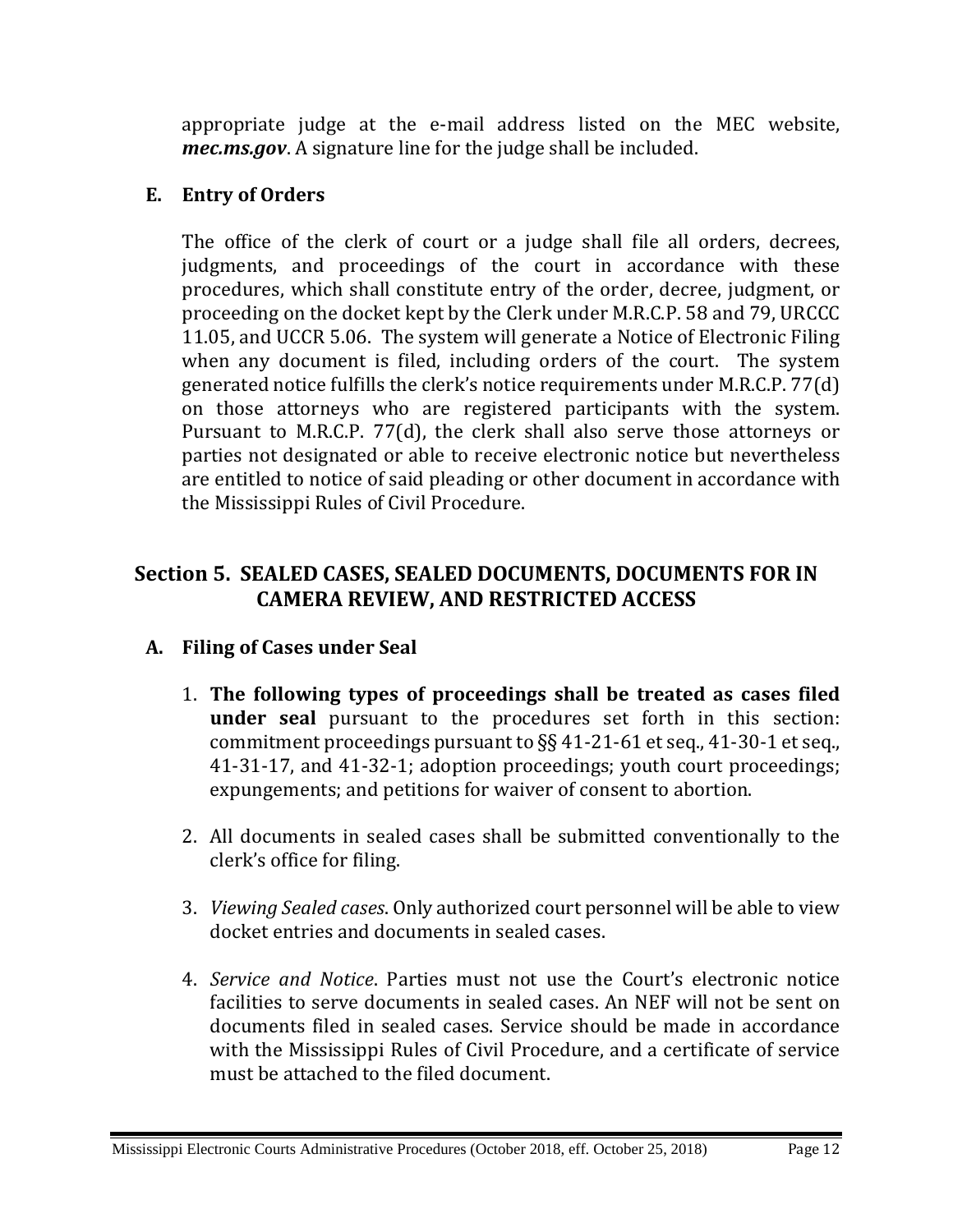## <span id="page-15-0"></span>**B. Filing of Documents under Seal**

- 1. *With Prior Court Order*. Any document ordered to be filed under seal shall be electronically filed using the docket event "Sealed Document," which is found under "Civil" / "Other Filings" / "Other Documents" / "Sealed Document."
- 2. *Without Prior Court Order*. A party who has a legal basis for filing a document under seal without prior court order shall electronically file an appropriate motion, such as a motion for leave to file under seal. The motion shall include an explanation of how the documents meet the legal standards for filing sealed documents. By filing documents under seal, the filer is representing that these standards have been met. Filings that do not comply with or are made in disregard of these standards may result in the imposition of sanctions, including but not limited to ordering the sealed documents to be made public. The document in question shall not be attached to the motion as an attachment but rather shall be electronically filed contemporaneously as a separate event "Sealed Document," which is found under "Civil" / "Other Filings" / "Other Documents" / "Sealed Document."
- 3. *Filing Sealed Motions*. In the rare event that the motion must itself be filed under seal, the motion shall be electronically filed using the docket event "Sealed Motion", which is found under "Civil" / "Motions" / "Sealed Motion."
- 4. *Service and Notice*. A publicly viewable NEF will be generated for a sealed document, but the document will not be viewable. The NEF will only contain the statement "Sealed Document." Parties must not use the court's electronic notice facilities to serve sealed documents. Service must be made in accordance with the Mississippi Rules of Civil Procedure. A certificate of service must be attached to the filed document.
- 5. *Denial of Leave to File*. In the event that a motion for leave to file under seal is denied, the document tendered shall remain under seal, and it will not be considered by the presiding judge for any purpose. If the filer wishes to have the document considered by the court, it must be re-filed in the normal fashion as an unsealed document. The Court may, in its discretion, order a sealed document to be made public if (1) the document is filed in disregard of the legal standards for such filings, or (2) if the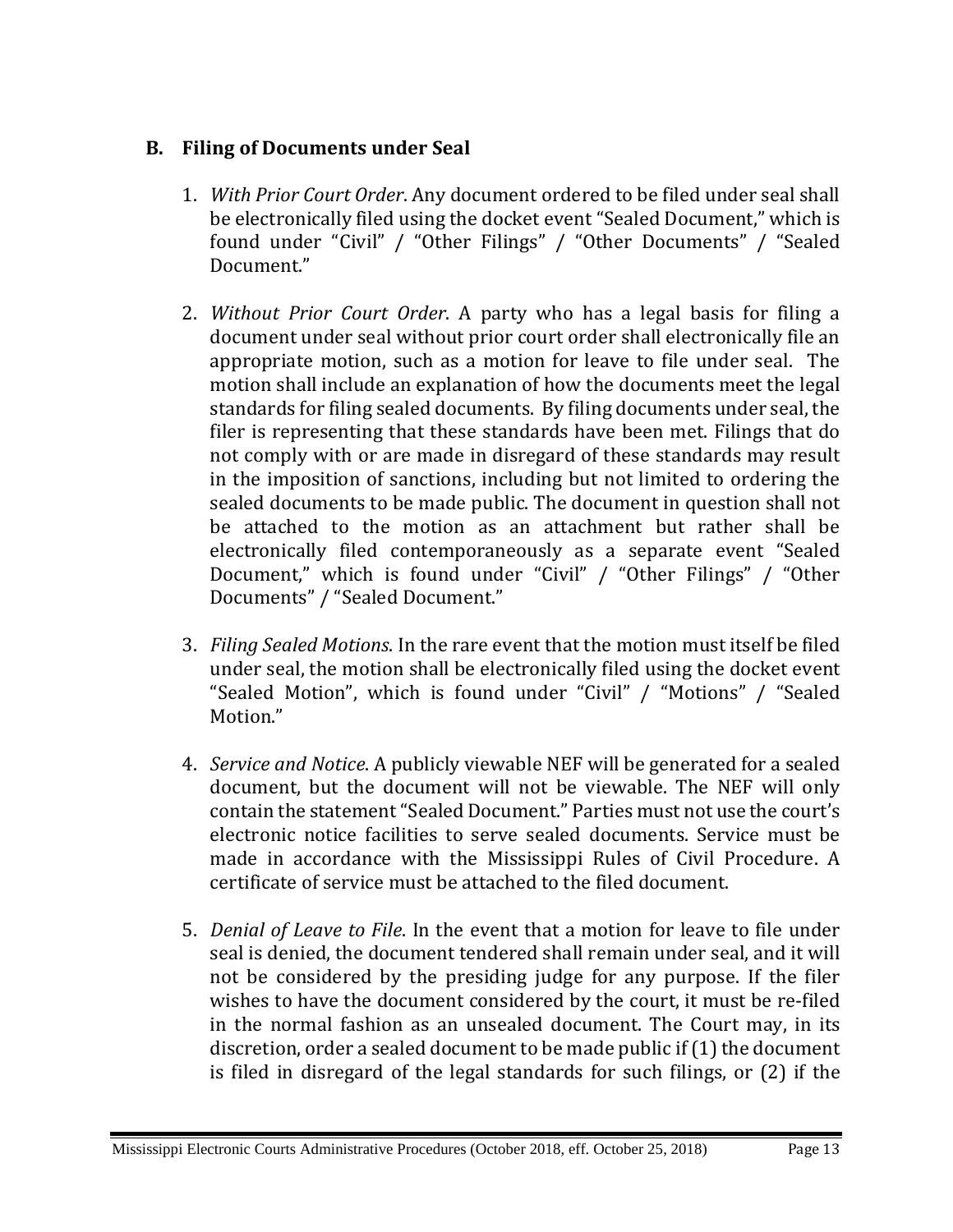document is so intricately connected with a pending matter that the interests of justice are best served by doing so.

6. *Viewing Sealed Documents*. Only authorized court personnel will be able to view sealed documents although the docket text "sealed document" is publicly viewable.

# <span id="page-16-0"></span>**C. Documents Submitted for In Camera Review**

Documents submitted for in camera review shall follow the same procedures as Documents under Seal set forth in Section 6.B. above.

#### <span id="page-16-1"></span>**D. Restricted Access**

A case involving one or more of the following natures of suit shall have Restricted Access: Debt Collection; Garnishment; Replevin; Child Custody/Visitation; Child Support; Divorce: Fault; Divorce: Irreconcilable Differences; Modification; Paternity; Termination of Parental Rights; Birth Certificate Correction; Conservatorship; Guardianship; Minor's Settlement; Protection from Domestic Abuse Law.

- 1. Internet access to those documents filed in the cases identified above will be on a "restricted access" basis, i.e., limited to eligible attorneys registered with MEC and court staff. Docket sheets will be available over the Internet to non-parties, who will also have direct access at the clerk's office to the documents on file in the case.
- 2. A publicly viewable NEF will be generated for a restricted access document, and the document will be attainable through the NEF. Parties will use the court's electronic notice facilities to serve restricted access documents.
- 3. In addition to those cases identified above, a party may file a motion to restrict a document and/or case. The motion must state the reason and show good cause for restricting remote access to the document or case. If the motion is granted, remote access to the document or case will be limited to eligible attorneys registered with MEC and court staff. Docket sheets will be available over the Internet to non-parties, who will also have direct access at the clerk's office to the documents on file in the case.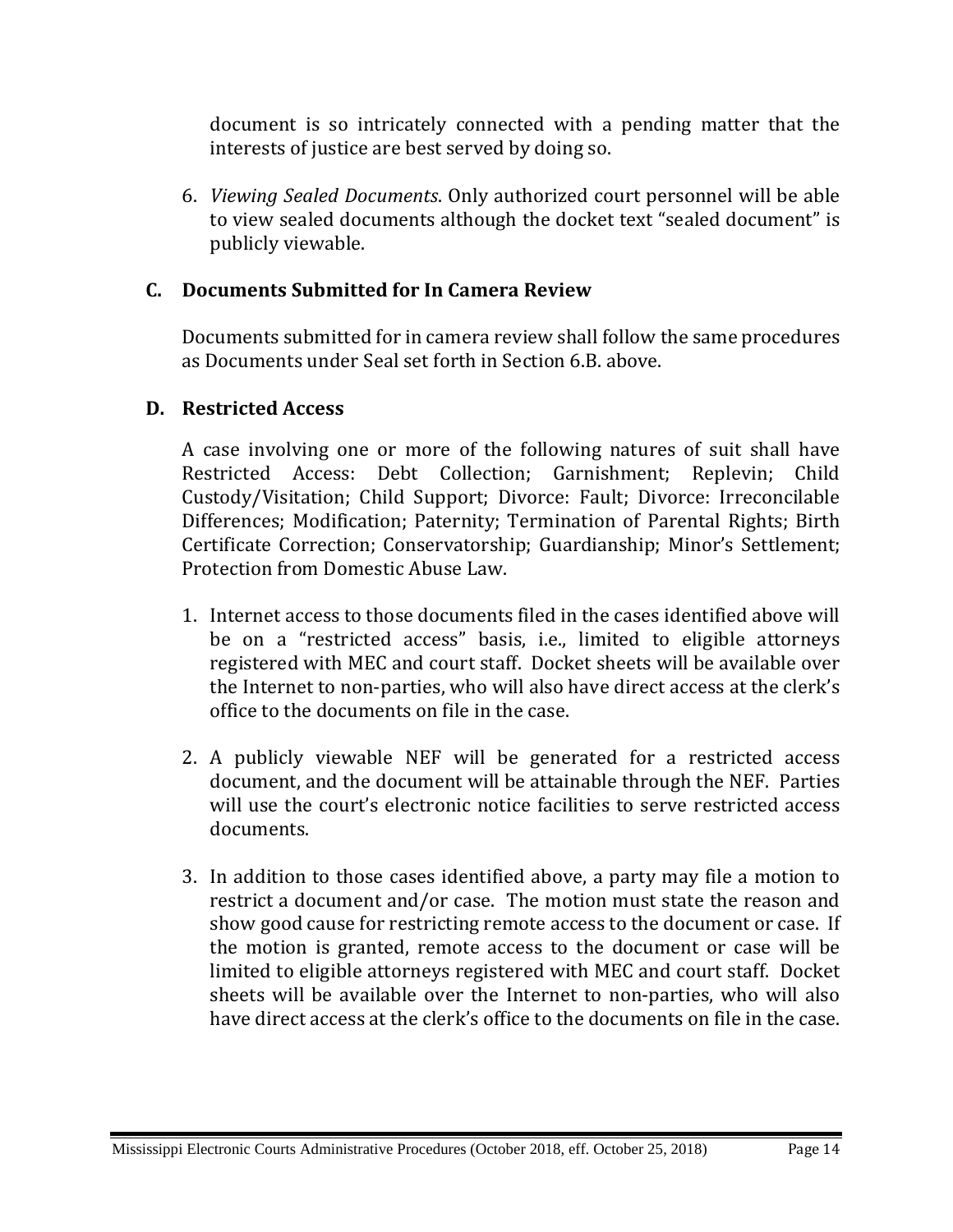# <span id="page-17-0"></span>**Section 6. CONVENTIONAL FILING AND SERVICE OF DOCUMENTS**

#### <span id="page-17-1"></span>**A. Conventional Filings.**

As used in these procedures, a "conventionally" filed or submitted document or pleading is one presented to the clerk or a party on 8-1/2 inch by 11 inch paper or other non-electronic, tangible format; **documents filed conventionally should NOT be stapled or bound, but may be clipped**. The clerk's office will scan and upload all original documents brought or sent to the clerk's office for filing unless otherwise provided in these procedures. Once uploaded, the original document will be discarded unless otherwise required to be maintained as set forth in these procedures.

- <span id="page-17-2"></span>**1. Civil complaints** cannot be initiated electronically via the MEC system. The clerk's office will accept original complaints and the required civil cover sheet by conventional filing, i.e., a hard copy sent by United States mail or delivered in person to the clerk's office. The complaint **must be accompanied by the required filing fee** before the filing is completed. The attorney submitting a civil cover sheet is responsible for its proper completion, including selection of the relevant nature of suit. If the clerk discovers an error on the civil cover sheet related to the nature of suit, the clerk may make the necessary correction or contact the filing attorney to correct the error.
- <span id="page-17-3"></span>**2. Summonses and subpoenas** shall not be filed in MEC prior to issuance. A party may either deliver in person or send to the clerk's office by United States mail or e-mail proposed summonses and subpoenas for issuance by the clerk.

The clerk's office shall issue a summons by conventional means. The party requesting the summons must complete the top portion of the summons form. The clerk's office will upload a copy of the summons into the system and return the original to counsel for service. The clerk will return the original summons via United States mail to counsel only if counsel supplies a stamped, self-addressed envelope.

After receipt of a subpoena from the requesting party, the clerk shall issue the subpoena by conventional means. The clerk shall then upload a copy of the issued subpoena into the system at which time an NEF will be created. The requesting party shall then print a copy of the issued subpoena for service on the appropriate person or entity as required by M.R.C.P. 45. Creation of an NEF for the issued subpoena does not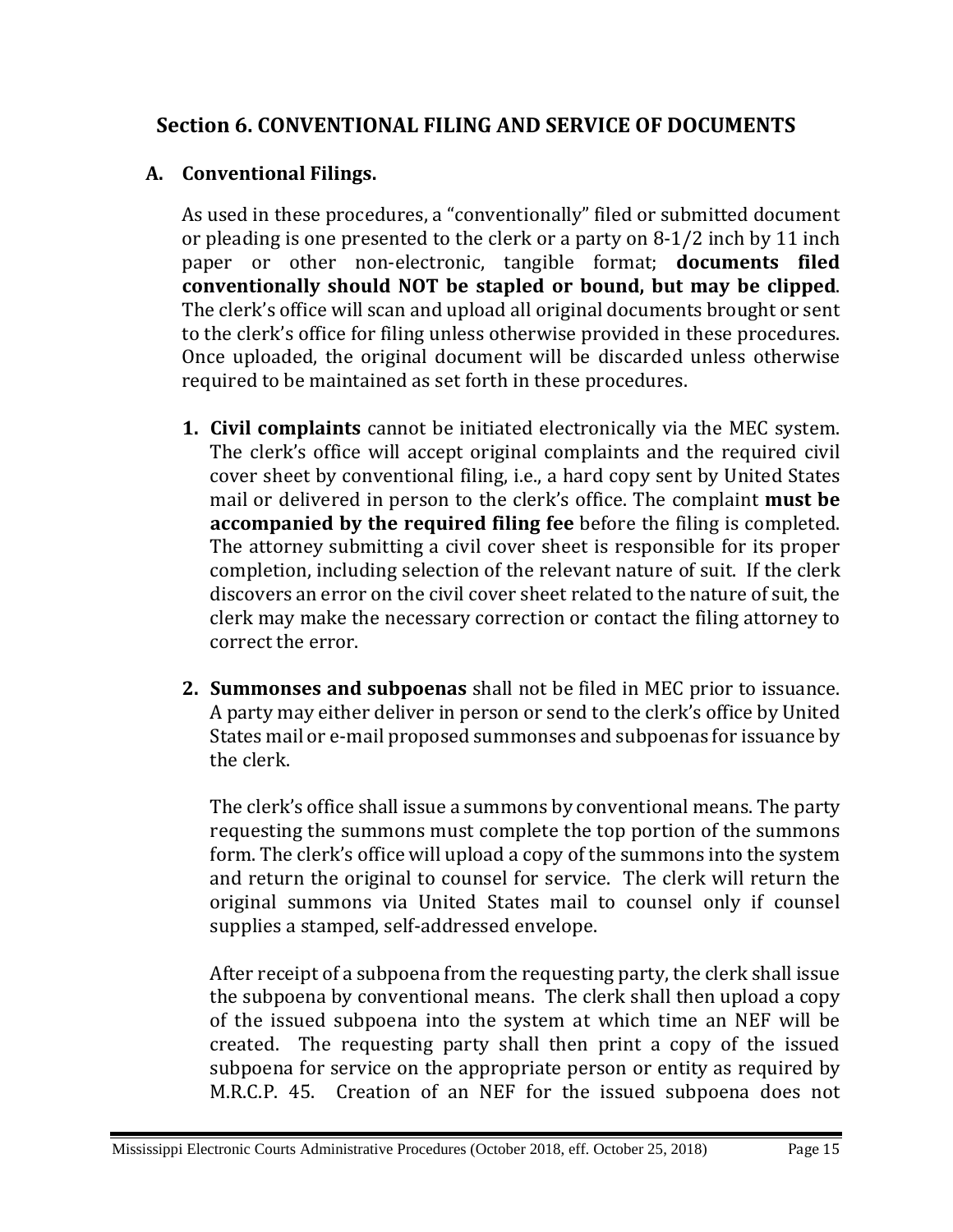constitute service of the subpoena. If requested by counsel, the clerk shall return the original subpoena as issued to the requesting party in accordance with M.R.C.P 45.

The return of service for both a summons and a subpoena shall be electronically filed by counsel and the original shall be maintained as set forth in Section 3.B.1.

- <span id="page-18-0"></span>**3. Criminal complaints**, bills of information, indictments, and those documents identified in 3.B.3. shall be filed conventionally on paper with the court. The clerk's office will upload these documents into the system and retain the originals of these documents after they have been uploaded into the system. All documents, including any attachments thereto, should be accompanied by an electronic PDF image. Instructions on how to save a document in PDF format are located on the MEC web site at *mec.ms.gov*.
- <span id="page-18-1"></span>**4. Other documents** which shall also be filed conventionally and not electronically unless specifically authorized by the court:

a. **Exhibits and other documents** which cannot or should not be filed electronically by conversion to a legible electronic form shall be filed conventionally. Whenever possible, counsel is responsible for converting filings to an electronic form. However, if that is not possible, counsel shall electronically file a PDF document titled *Notice of Conventional Filing* as a notation on the docket sheet that filings are being held in the clerk's office in paper. A sample *Notice of Conventional Filing* is attached as **Form 2**. If documents are filed in paper format, counsel must provide an original for the clerk's office, and submit a copy to the judge. A paper copy must be served on all parties in the case.

b. **Documents filed by pro se litigants** shall be filed conventionally. The clerk's office shall upload these conventionally filed documents into the system. If said pro se party is an attorney in good standing and admitted to practice in the court which has implemented MEC, the attorney shall file all documents electronically.

c. **All requests for issuance of warrants and pen registers** shall be filed These documents will not be made available electronically to the public.

d. **All original wills, vouchers, bonds, oaths, proofs of claims,** and other such documents as required by statute shall be filed conventionally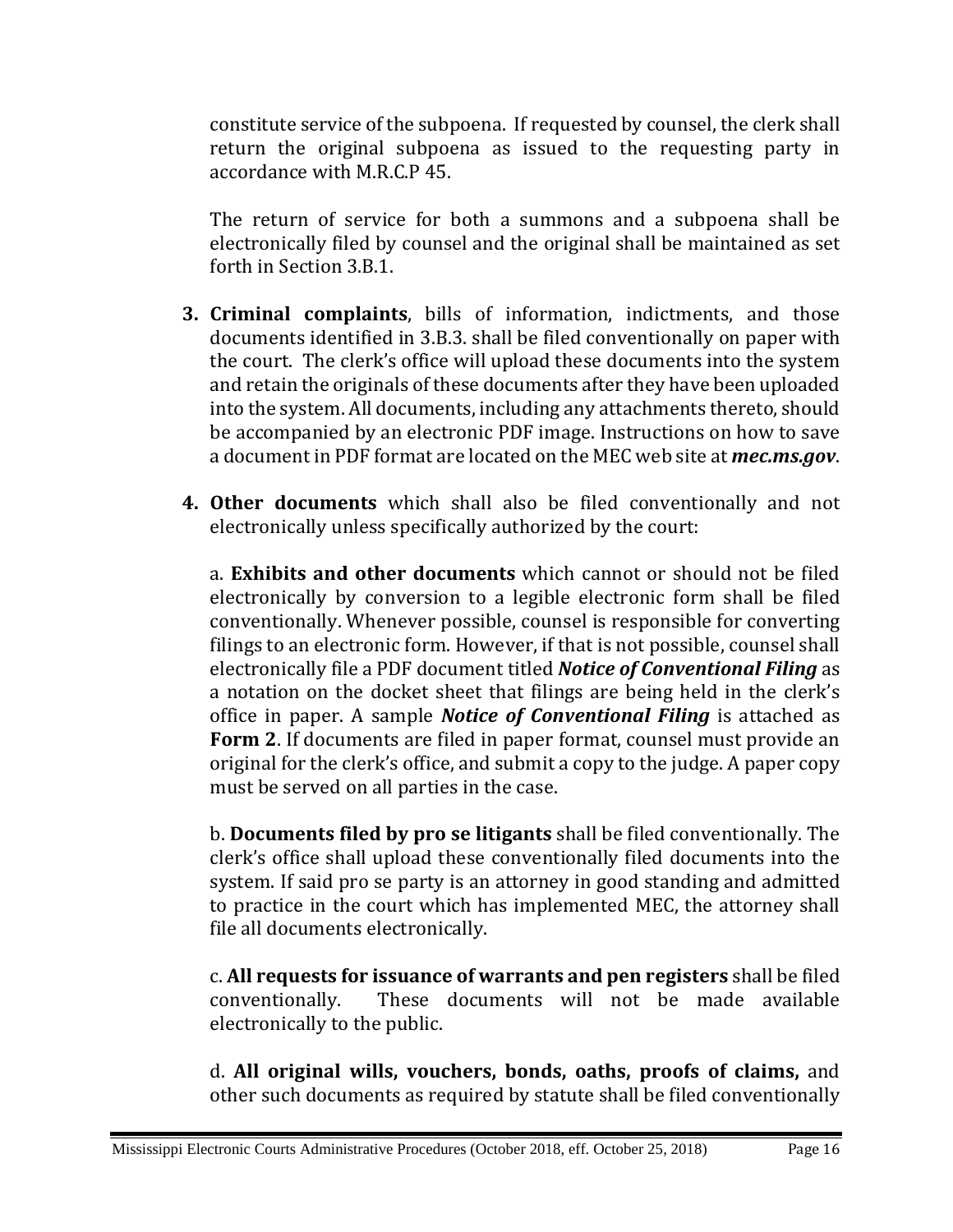and maintained by the clerk in accordance with the applicable statute. The clerk's office will upload these documents into the system.

e. **All documents in sealed cases** shall be filed conventionally as set forth in Section 5.A.

f. **All notices of appeal** shall be filed conventionally.

g. **Attorneys may apply to the assigned judge for permission to file documents conventionally.** Even if the assigned judge initially grants an attorney permission to file documents conventionally, the assigned judge may withdraw that permission at any time during the pendency of a case and require the attorney to file documents electronically using the system.

h. **Any judge may deviate from these procedures in specific cases**, without prior notice, if deemed appropriate in the exercise of discretion, considering the need for the just, speedy, and inexpensive determination of matters pending before the Court.

# <span id="page-19-0"></span>**B. Service of Conventional Filings**

Pleadings or other documents which are filed conventionally rather than electronically shall be served in the manner provided for in the Mississippi Rules of Civil Procedure, except as otherwise provided by order of the court.

# <span id="page-19-1"></span>**C. Return of Original Documents**

A filer may request that an original document, other than an Order or Judgment of the court, be returned after it has been scanned and uploaded by the clerk, provided that the clerk is not required to maintain the original document. The filer shall request return of the original in writing to the clerk's office at the time the document is submitted for scanning and filing. Any such request shall be accompanied by a self-addressed, postage-paid envelope. If a document is submitted without a request for return and a selfaddressed, postage-paid envelope, the clerk's office will discard the document after it is scanned and uploaded to the system. No standing authorizations for the return of all original documents filed by an attorney, office or party will be allowed. Any original document returned to the filer shall be maintained in the same manner as those documents provided for in Section 3.B.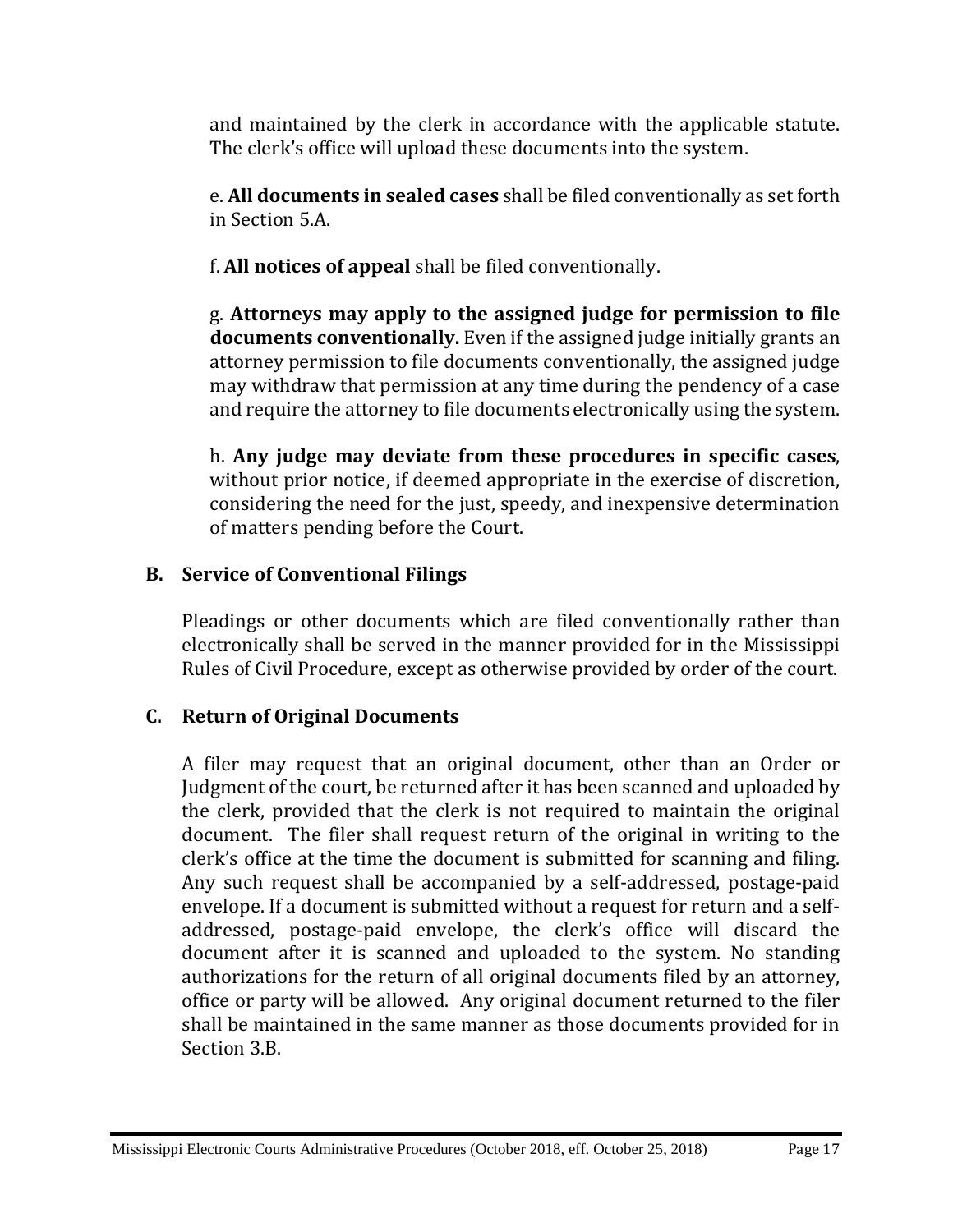# **Section 7. PUBLIC ACCESS TO THE SYSTEM**

#### <span id="page-20-1"></span><span id="page-20-0"></span>**A. Public Remote Access**

**Civil and Criminal cases:** Public remote access to the system for viewing purposes is limited to subscribers to PAMEC. PAMEC users may access the system at the MEC website at *mec.ms.gov*. Unless otherwise limited by these procedures or order of the court, such access to the system through the Internet site will allow retrieval of the docket sheet and documents. Access to the system will be on a "read only" basis unless a user has an MEC filing level account.

#### <span id="page-20-2"></span>**B. Public Access at the Courthouse and/or Clerk's Office**

Unless otherwise limited by these procedures or order of the court, the public will have free electronic access for viewing of civil and criminal documents filed in the system in the office of the clerk during regular business hours. A copy fee for reproduction of documents is required in accordance with §§ 25- 7-9 and 25-7-13.

# **Section 8. TECHNICAL FAILURES**

#### <span id="page-20-4"></span><span id="page-20-3"></span>**A. The Court's System**

The AOC shall deem the public website for MEC to be subject to a technical failure on a given day if the site is unable to accept filings continuously or intermittently over the course of any period of time greater than one hour after 12:00 noon that day, in which case filings due that day which were not filed due solely to such technical failures shall become due the next business day.

Questions about the system failure may be directed to the Help Desk by phone at 601-576-4650 or by e-mail at helpdesk@mec.ms.gov.

When unable to file a document in a timely manner due to a failure of MEC, a document **may** be filed conventionally, and the filer shall explain the conventional filing by attaching a **Declaration of Technical Difficulties**, attached hereto as **Form 3**.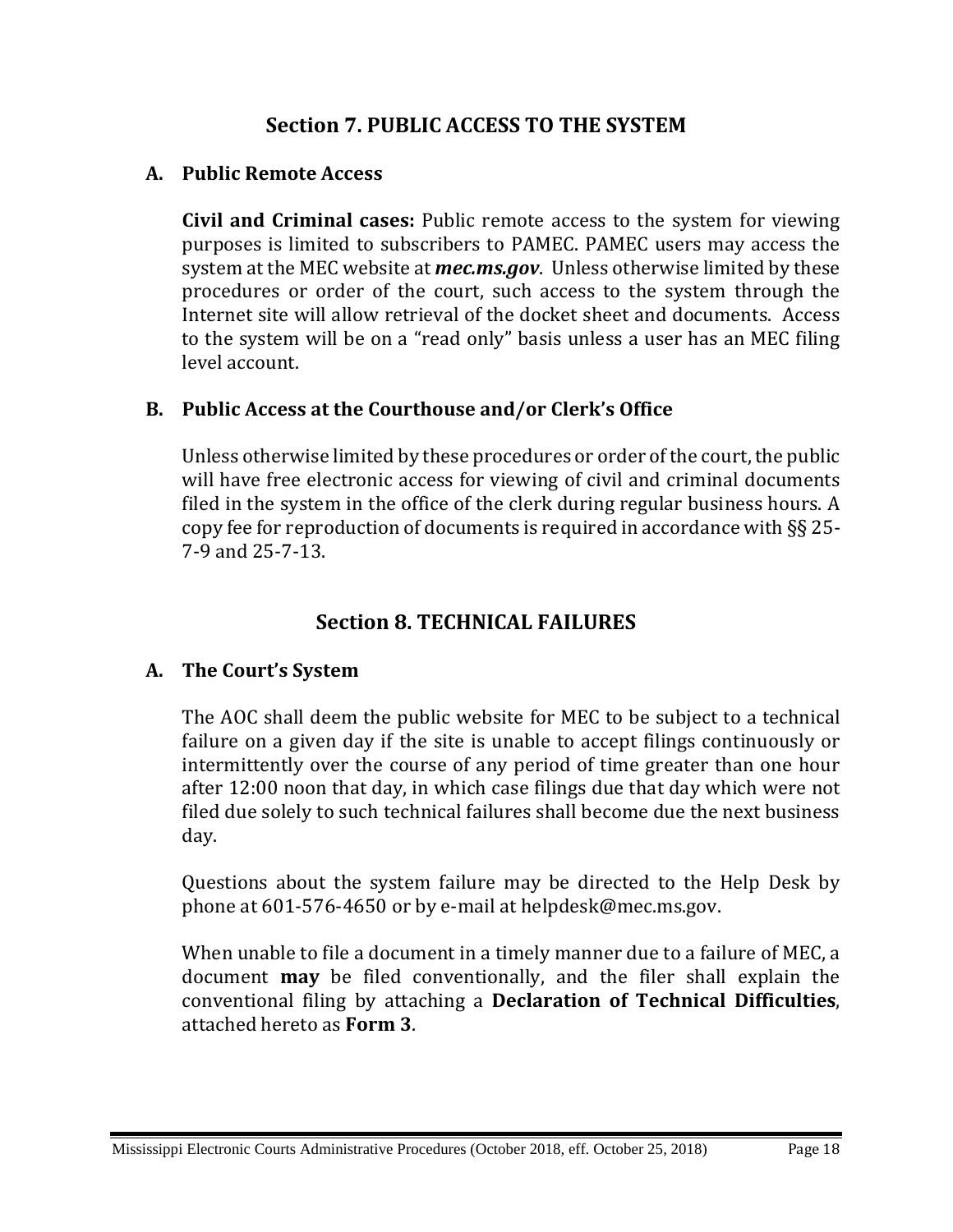#### <span id="page-21-0"></span>**B. The Attorney's System**

If the attorney is unable to file a document in a timely manner due to technical difficulties in the user's system (e.g., phone line problems, problems with the filer's Internet Service Provider (ISP), or hardware or software problems), the attorney should file the document conventionally and notify the court of the inability to electronically file. Such notification may be made by attaching a **Declaration of Technical Difficulties**, wherein he or she explains the inability to file electronically.

## **Section 9. PRIVACY**

#### <span id="page-21-2"></span><span id="page-21-1"></span>**A. Obligation to Protect Sensitive and Private Information.**

To achieve the goal of promoting electronic access to case files while still protecting personal privacy and addressing concerns created by Internet access to court documents, counsel shall refrain from including, or shall partially redact where inclusion is necessary and relevant to the case, the following personal data identifiers from all pleadings and other papers filed with the court, including exhibits thereto, whether filed electronically or in paper, unless otherwise ordered by the court or except where otherwise specifically required by rule or statute:

- 1. **Social Security numbers**. If an individual's social security number must be included in a pleading, only the last four digits of that number should be used.
- 2. **Names of minor children**. If the involvement of a minor child must be mentioned, only the initials of that child should be used.
- 3. **Dates of birth**. If an individual's date of birth must be included in a pleading, only the year should be used.
- 4. **Financial account numbers**. If financial account numbers are relevant, only the last four digits of these numbers should be used.

**The responsibility for redacting these personal identifiers rests solely with counsel and the parties. The clerk will not review pleadings for compliance with this procedure.** Attorneys are also advised to exercise caution when filing documents that contain the following: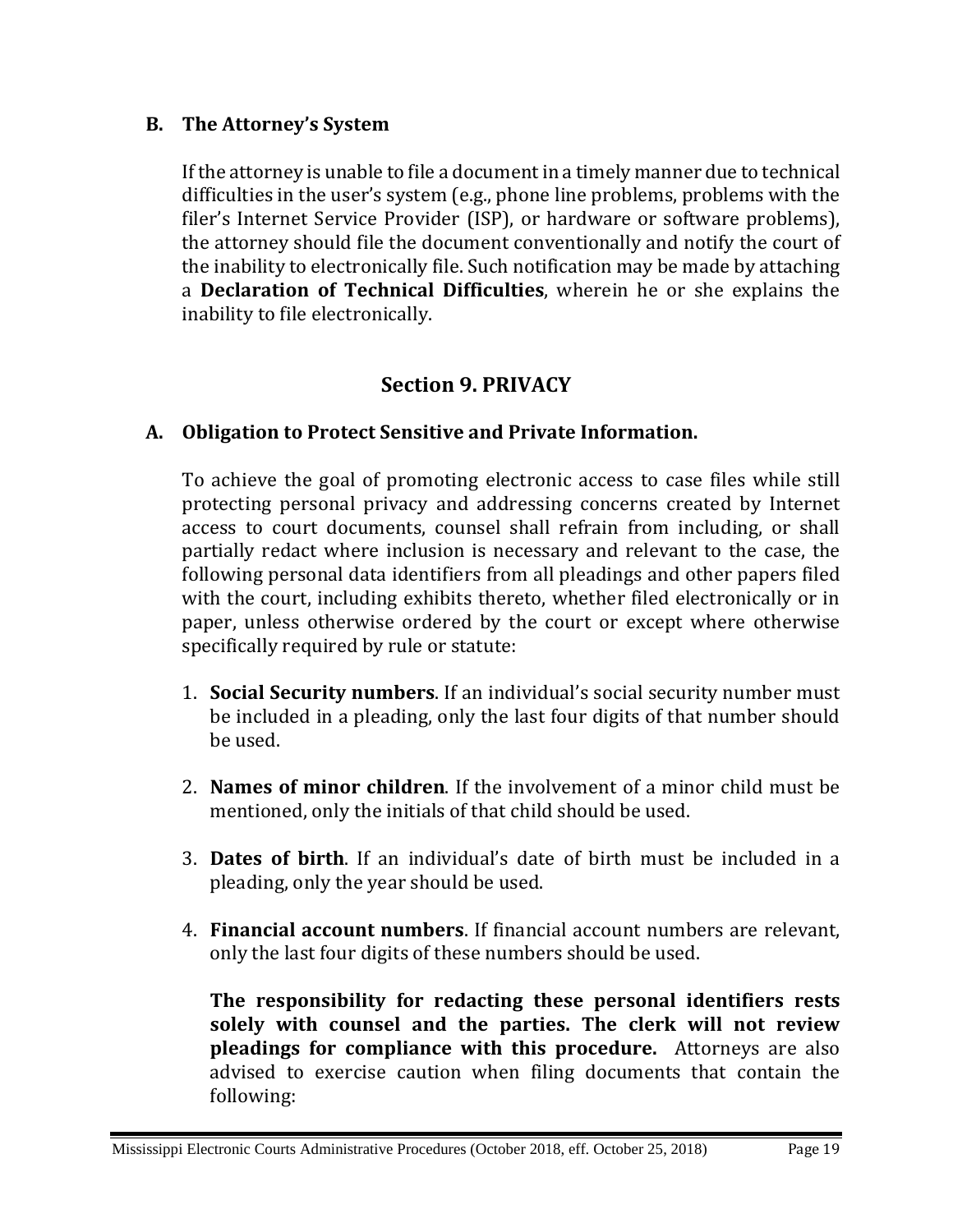1) personal identifying number, such as driver's license number;

- 2) medical records, treatment and diagnosis;
- 3) employment history;
- 4) individual financial information; and,
- 5) proprietary or trade secret information.

Attorneys are strongly urged to share this notice with all clients so that an informed decision may be made about the inclusion of certain materials in court documents.

Counsel and the parties are cautioned that failure to redact personal identifiers and/or the inclusion of irrelevant personal information in a pleading or exhibit filed electronically with the court may subject counsel to the disciplinary and remedial powers of the court, including sanctions pursuant to M.R.C.P. 11.

#### <span id="page-22-0"></span>**B. Exemptions from the Redaction Requirement**

The redaction requirement shall not apply to the following:

- 1. The record of an administrative or agency proceeding.
- 2. The record of a court or tribunal, if that record was not subject to the redaction requirement when originally filed. See Section 5(D) for a listing of restricted access cases.
- 3. Documents filed under seal.
- 4. Documents filed as Restricted Access if the private information is necessary and relevant to the case. See Section 5(D) for a listing of restricted access cases.

#### <span id="page-22-1"></span>**C. Filing Documents with Sensitive and Private Information**

A party wishing to file a document containing the personal data identifiers listed above may do so in the following manner:

1. **File an unredacted version** of the document under seal, or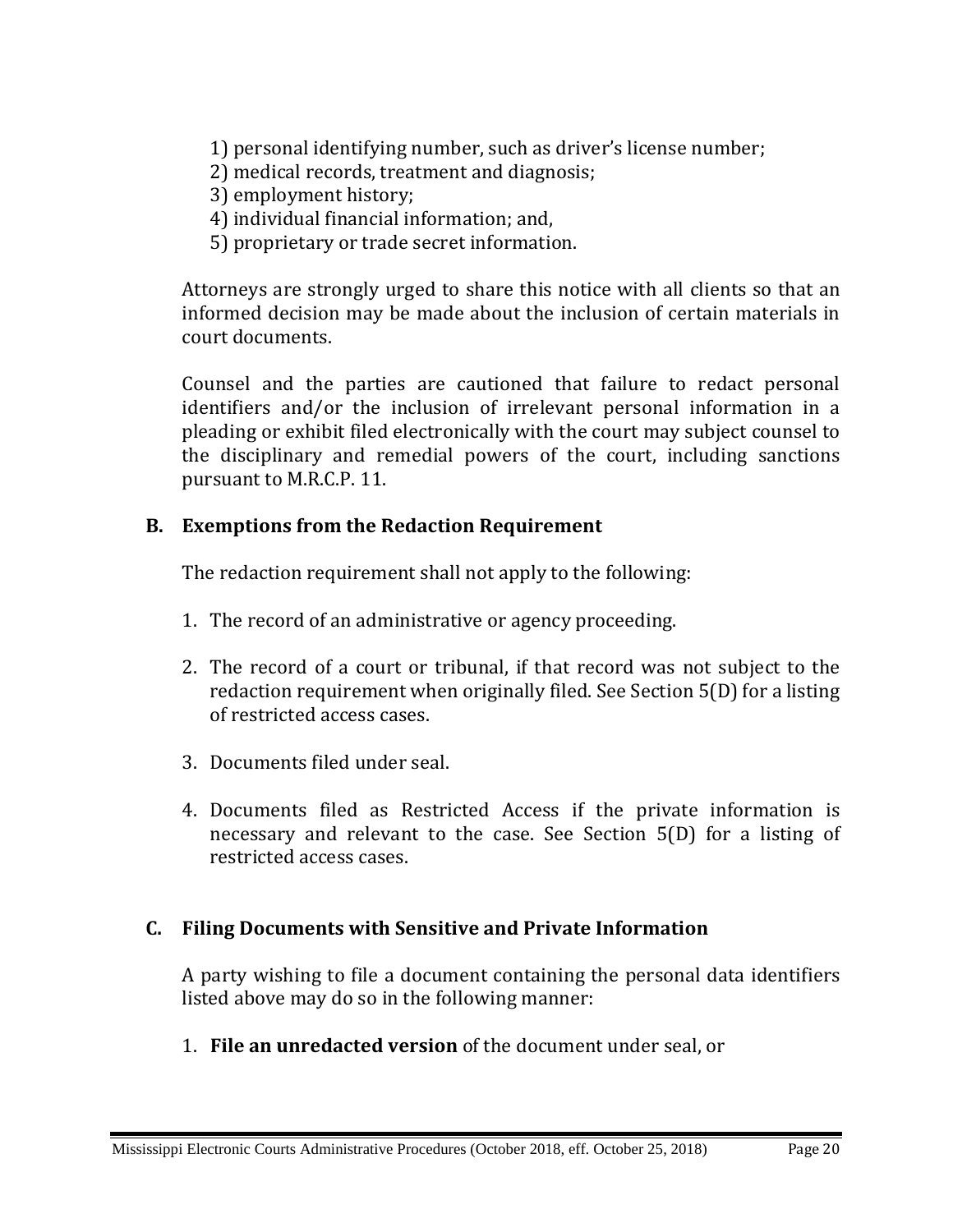2. **File a reference list under seal**. The reference list shall contain the complete personal data identifier(s) used in its (their) place in the filing.

All references to the redacted identifiers in the case included in the reference list will be construed to refer to the corresponding complete personal data identifier. The reference list must be filed under seal, and may be amended without leave of court.

The unredacted version of the document or the reference list shall be retained by the court as part of the record. The court may, however, still require the party to file a redacted copy for the public file.

#### <span id="page-23-0"></span>**D. Waiver of Protection of Personal Data Identifiers**

A party waives his or her right to the protection of Section 9 by filing documents that include his or her own personal data identifiers without redaction.

## **Section 10. TRANSCRIPTS**

<span id="page-23-1"></span>In cases on an appeal, transcripts of proceedings and documentary exhibits proffered or admitted into evidence shall be electronically filed and remotely available to the public through PAMEC.

## **Section 11. TITLE AND CITATION**

These procedures are the Administrative Procedures for Mississippi Electronic Courts and may be cited as APMEC.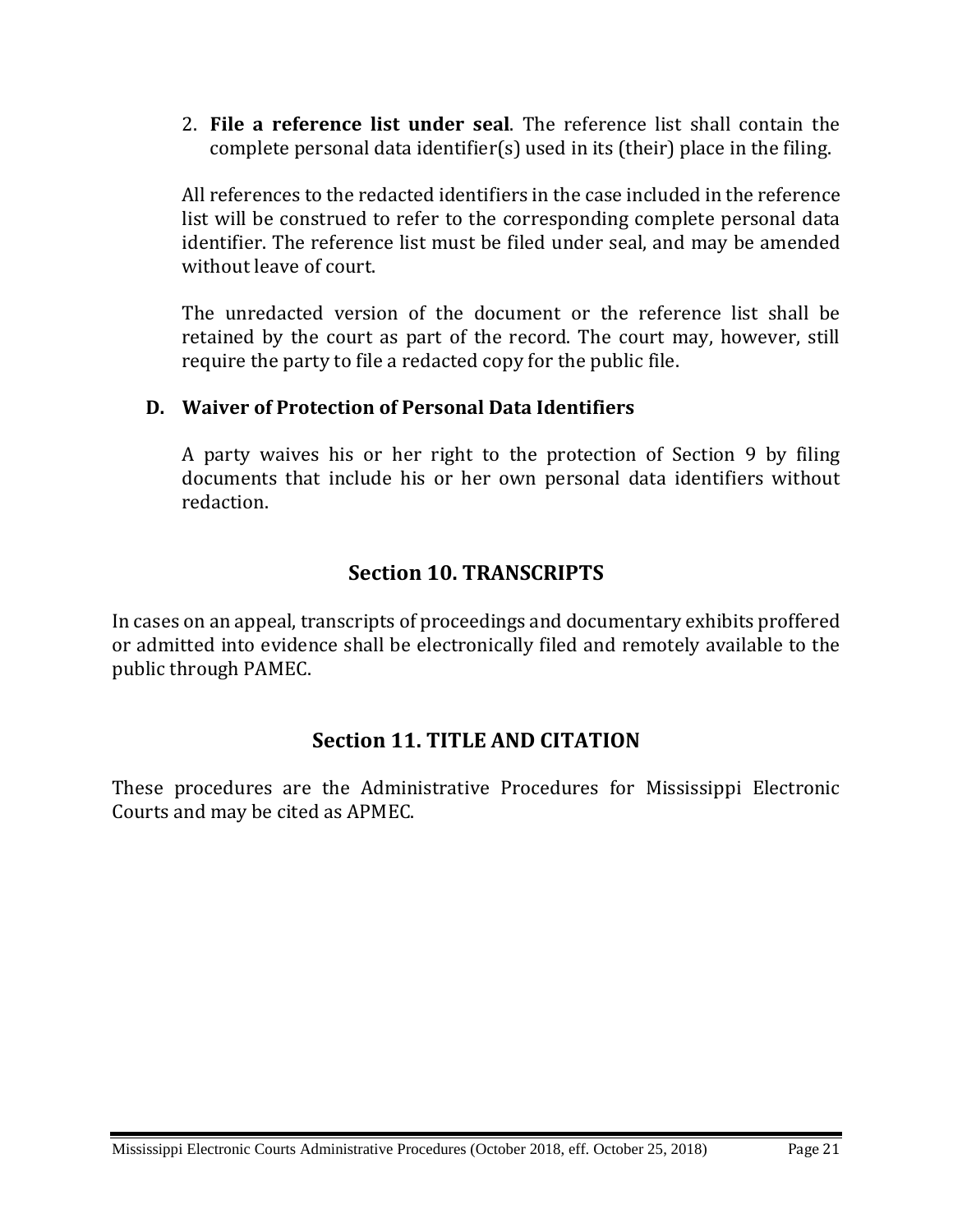#### **FORM 1**

# **SAMPLE FORMAT**

#### **CERTIFICATE OF SERVICE**

<span id="page-24-0"></span>I hereby certify that on this day I electronically filed the foregoing pleading or other paper with the Clerk of the Court using the MEC system which sent notification of such filing to the following:

Further, I hereby certify that I have mailed by United States Postal Service the document to the following non-MEC participants:

This the <u>day of \_\_\_\_\_\_\_\_</u>, 20\_.

/s/ [Name of Password Registrant] Name of Password Registrant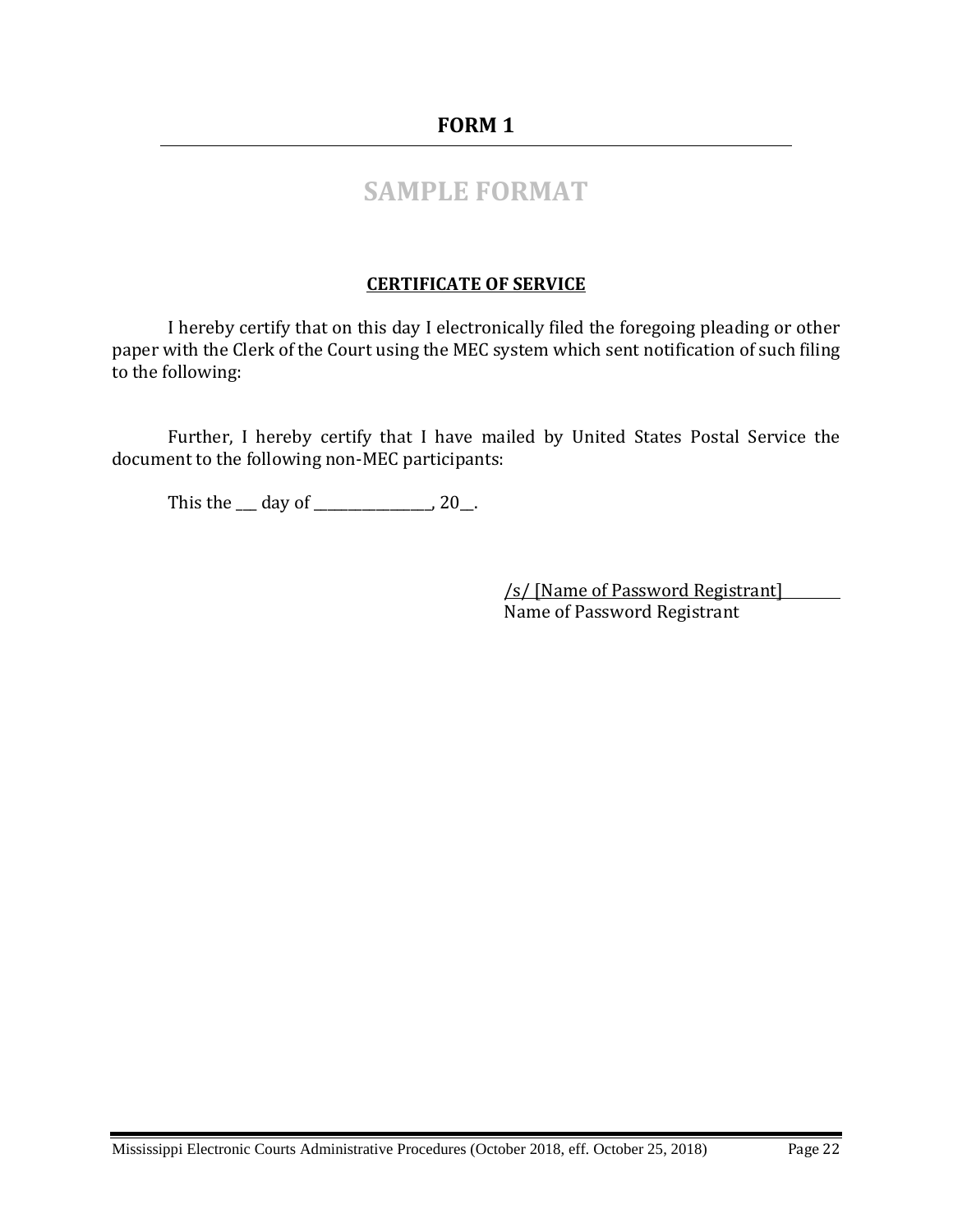# **SAMPLE FORMAT**

<span id="page-25-0"></span>**IN THE \_\_\_\_\_\_\_\_\_\_\_\_\_ COURT OF \_\_\_\_\_\_\_\_\_\_\_\_\_ COUNTY, MISSISSIPPI \_\_\_\_\_\_\_\_\_\_\_\_\_\_\_\_\_\_\_\_ Plaintiff(s)**

**vs. Case No. \_\_\_\_\_\_\_\_\_\_\_\_\_\_\_\_\_\_**

**\_\_\_\_\_\_\_\_\_\_\_\_\_\_\_\_\_\_\_\_ Defendant(s)**

#### **NOTICE OF CONVENTIONAL FILING**

\_\_\_\_\_\_\_\_\_\_\_\_\_\_\_\_\_\_\_\_\_\_\_\_\_\_\_\_\_\_\_\_\_\_\_\_\_ is in paper form only and is being maintained in the case file in the Clerk's office. This document has not been filed electronically because [examples: the document or thing cannot be converted to an electronic format, the electronic file size of the document exceeds ten (10) megabytes, the document or thing is filed under seal, or the party is excused from filing this document or thing by court order.]

If appropriate, the document or thing has been manually served on all parties.

Date: \_\_\_\_\_\_\_\_\_\_\_\_\_\_\_\_\_\_\_\_\_

/s/ [Name of Password Registrant] Name of Password Registrant Address City, State, Zip Code Phone: XXX-XXX-XXXX Fax: XXX-XXX-XXXX E-mail: XXX@XXX.XXX